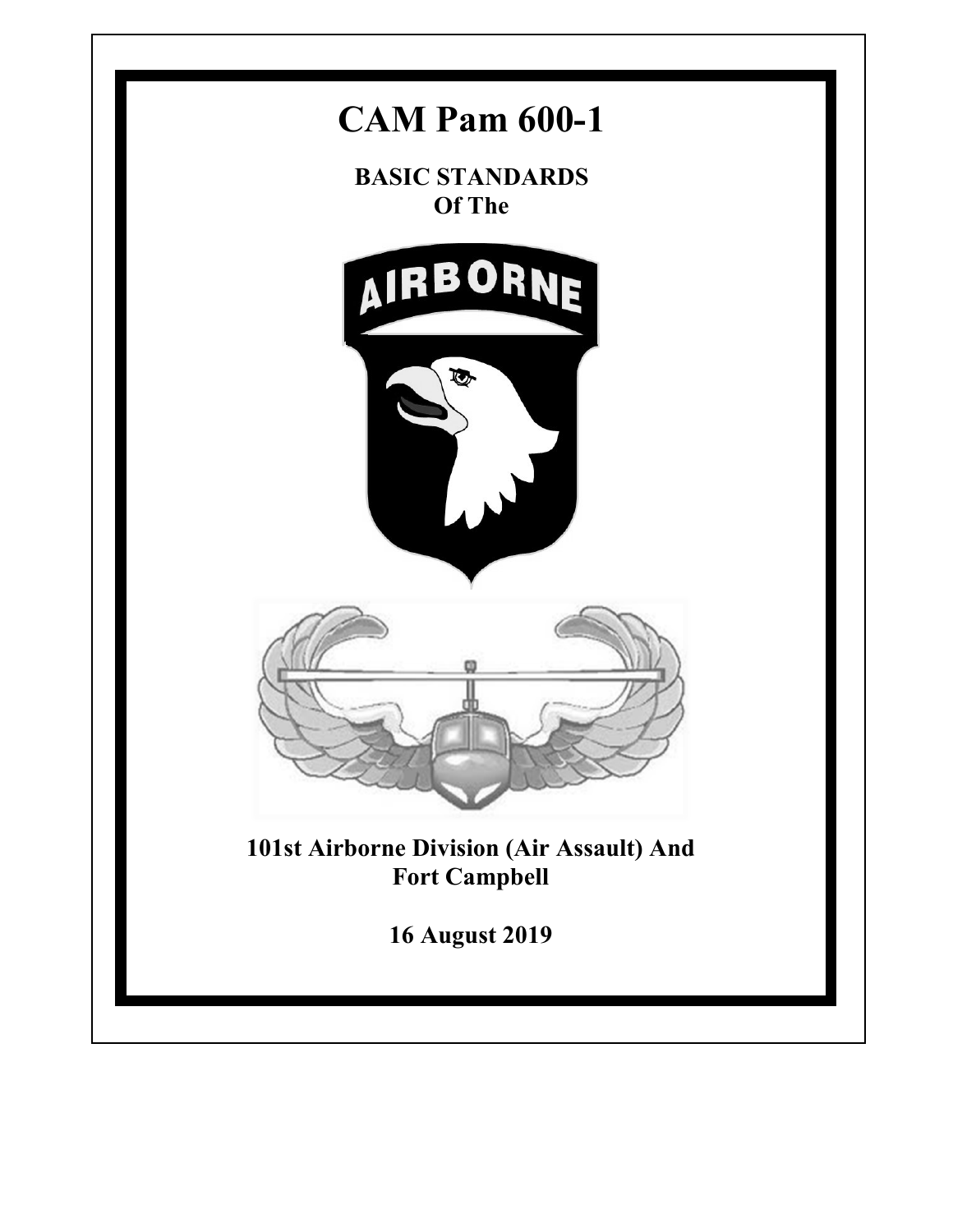

**DEPARTMENT OF THE ARMY HEADQUARTERS, 101ST AIRBORNE DIVISION (AIR ASSAULT) AND FORT CAMPBELL 2700 INDIANA AVENUE FORT CAMPBELL, KENTUCKY 42223-5656** 

AFZB-CG 16 August 2019

MEMORANDUM FOR All Soldiers of the 101<sup>st</sup> Airborne Division (Air Assault)

SUBJECT: 101<sup>st</sup> Airborne Division (Air Assault) and Fort Campbell Standards

1. The primary purpose of Fort Campbell Pamphlet 600-1 (The Blue Book) is to guide and reinforce the high standards of appearance and conduct of Soldiers assigned to the 101<sup>st</sup> Airborne Division and Fort Campbell. The Soldiers of the 101<sup>st</sup> Airborne Division will maintain themselves, their equipment and reputation as the most lethal fighting force in the world.

2. These standards do not represent all regulatory guidance covering Soldiers. The standards specified in this document are in addition to regulatory guidance and is specific to Soldiers assigned to the  $101<sup>st</sup>$ Airborne Division and Fort Campbell Soldiers.

3. Compliance with these standards is paramount to the discipline of our formations and discipline and lethality the hallmarks of our Division. We are proud to serve with you on our Rendezvous with Destiny.

BRYAN D. BARKER CSM, USA Division Command Sergeant Major

RELUIT

Major General, USA Commanding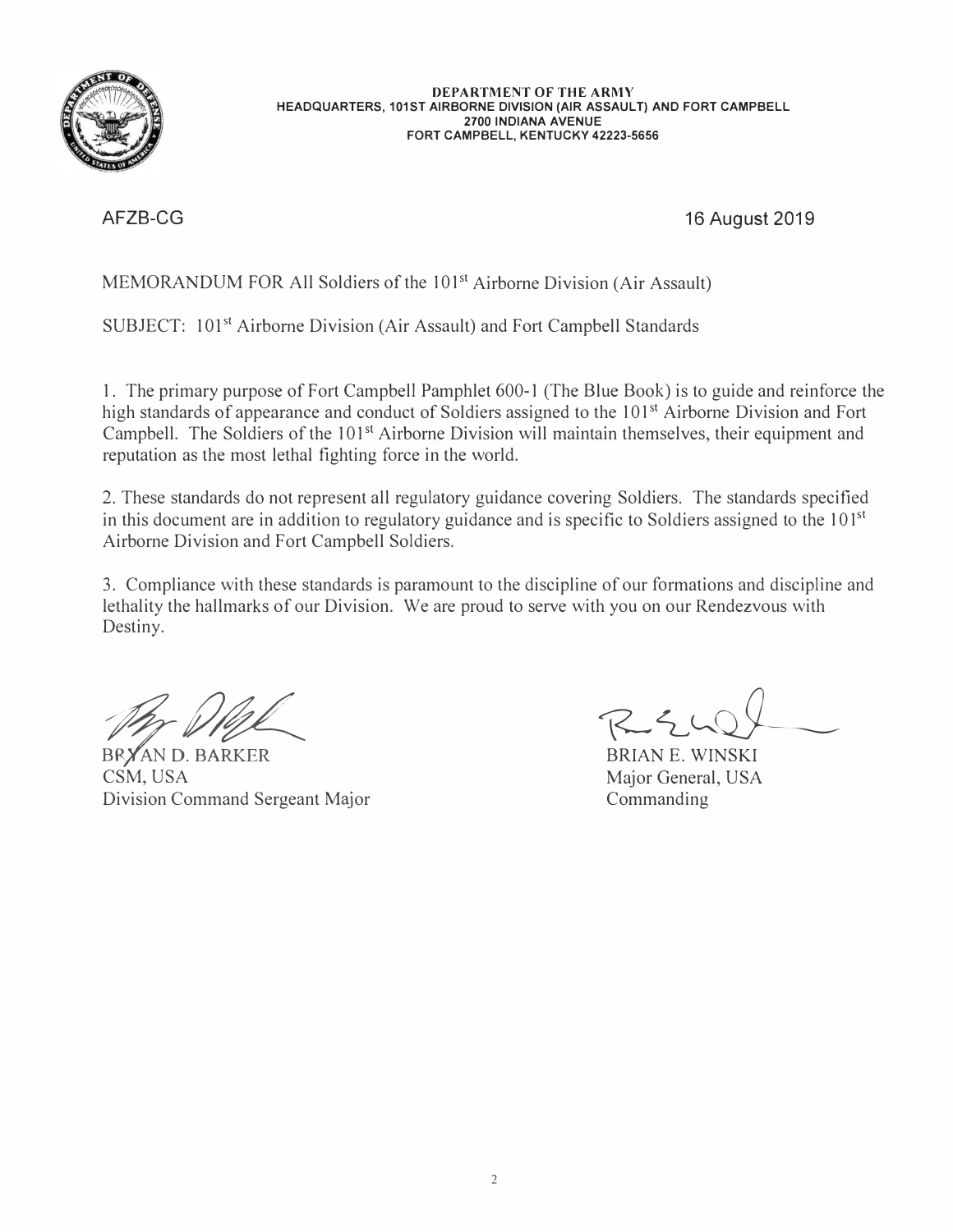| <b>SECTION</b> |
|----------------|
|----------------|

#### **CONTENTS**

| 1.  |                |                                                                                       |  |  |  |  |
|-----|----------------|---------------------------------------------------------------------------------------|--|--|--|--|
| 2.  |                | The 101 <sup>st</sup> Division Airborne Air Assault Campaigns and Unit Awards-------- |  |  |  |  |
| 3.  |                | 10<br>10                                                                              |  |  |  |  |
| 4.  |                |                                                                                       |  |  |  |  |
| 5.  |                |                                                                                       |  |  |  |  |
| 6.  |                |                                                                                       |  |  |  |  |
|     | a.             |                                                                                       |  |  |  |  |
|     | b.             |                                                                                       |  |  |  |  |
|     | c.             |                                                                                       |  |  |  |  |
|     | $\mathbf{d}$ . |                                                                                       |  |  |  |  |
|     | e.             |                                                                                       |  |  |  |  |
|     | f.             |                                                                                       |  |  |  |  |
|     | g.             |                                                                                       |  |  |  |  |
|     | h.             |                                                                                       |  |  |  |  |
|     |                |                                                                                       |  |  |  |  |
|     | a.             |                                                                                       |  |  |  |  |
|     | b.             |                                                                                       |  |  |  |  |
|     | $\mathbf{c}$ . |                                                                                       |  |  |  |  |
|     | d.             |                                                                                       |  |  |  |  |
|     | e.             |                                                                                       |  |  |  |  |
|     | f.             |                                                                                       |  |  |  |  |
|     | g.             |                                                                                       |  |  |  |  |
|     | h.             |                                                                                       |  |  |  |  |
|     | 1.             |                                                                                       |  |  |  |  |
|     | $\cdot$        |                                                                                       |  |  |  |  |
|     | k.             |                                                                                       |  |  |  |  |
|     | 1.             |                                                                                       |  |  |  |  |
|     | m.             |                                                                                       |  |  |  |  |
|     | n.             |                                                                                       |  |  |  |  |
| 8.  |                |                                                                                       |  |  |  |  |
| 9.  |                |                                                                                       |  |  |  |  |
|     | a.             |                                                                                       |  |  |  |  |
|     | b.             |                                                                                       |  |  |  |  |
|     | c.             | Fort Campbell Training Area Recreational Activities----------------------------       |  |  |  |  |
|     | d.             |                                                                                       |  |  |  |  |
|     | e.             |                                                                                       |  |  |  |  |
|     | f.             |                                                                                       |  |  |  |  |
|     | g.             |                                                                                       |  |  |  |  |
| 10. |                |                                                                                       |  |  |  |  |
|     | a.             |                                                                                       |  |  |  |  |
|     | b.             |                                                                                       |  |  |  |  |
|     | $\mathbf{c}$ . |                                                                                       |  |  |  |  |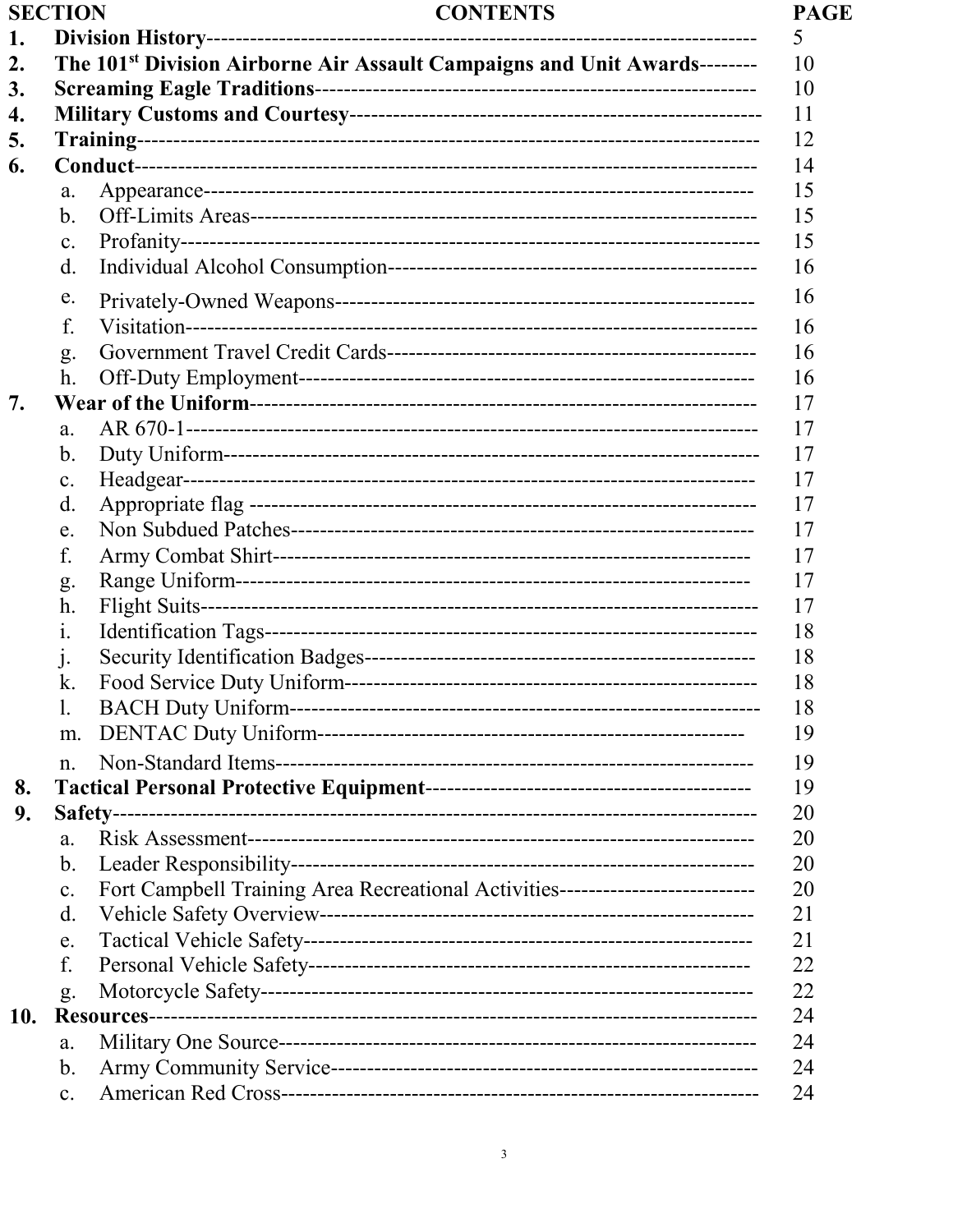|            | d.             |  |    |  |  |  |
|------------|----------------|--|----|--|--|--|
|            | e.             |  |    |  |  |  |
|            |                |  | 25 |  |  |  |
|            | g.             |  | 25 |  |  |  |
|            | h.             |  | 25 |  |  |  |
|            |                |  | 25 |  |  |  |
|            |                |  | 25 |  |  |  |
| <b>12.</b> |                |  | 25 |  |  |  |
| 13.        |                |  | 27 |  |  |  |
|            | a.             |  | 27 |  |  |  |
|            | b.             |  | 27 |  |  |  |
|            | $\mathbf{c}$ . |  | 27 |  |  |  |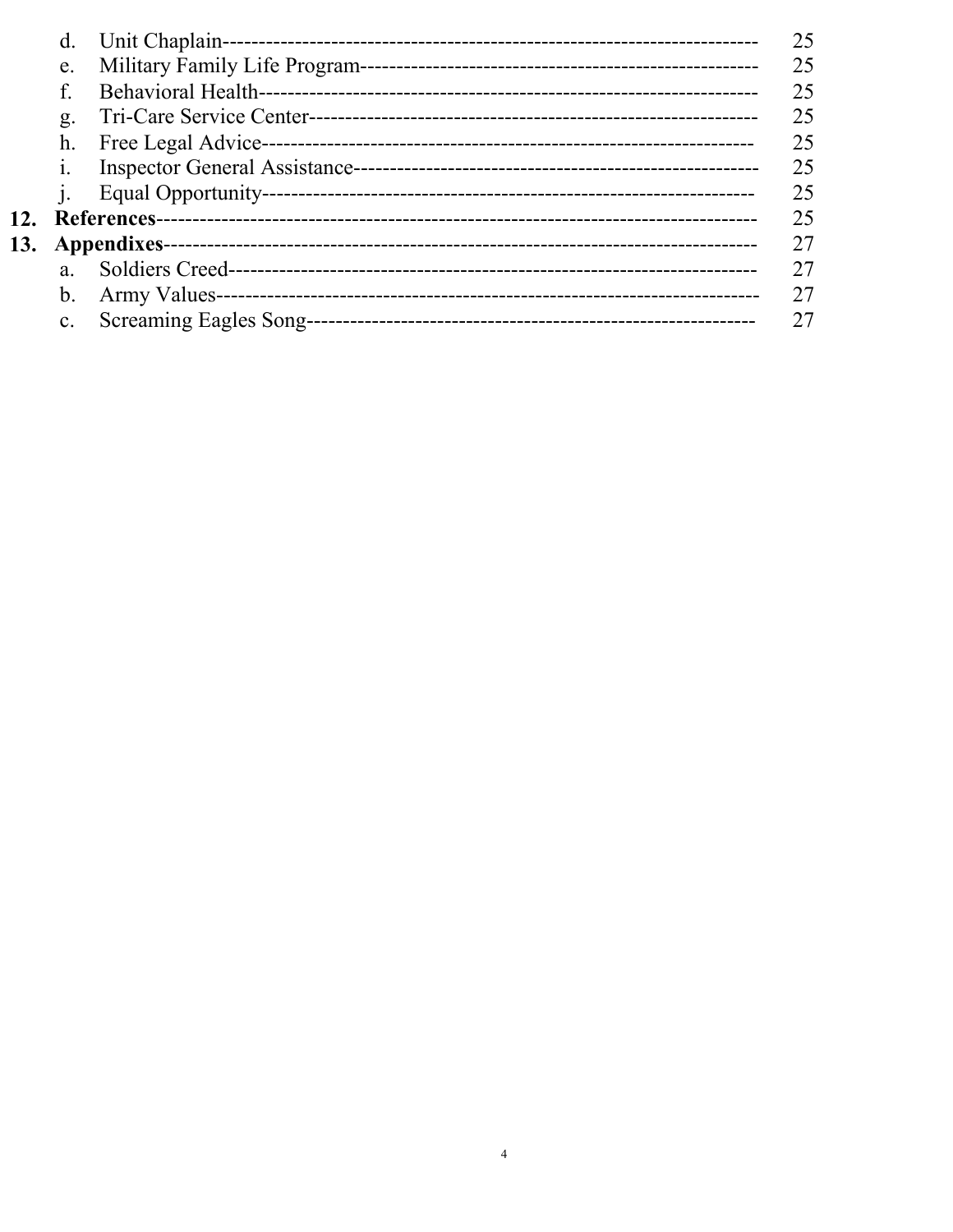#### **1. The 101st Airborne Division (Air Assault) History**

The Screaming Eagles are one of the most deployed and recognized Divisions in the U.S. Army, with a combat record spanning from the paratroopers of World War II, to the Air Mobile Soldiers of Vietnam, to the missions being conducted across the globe today.

The 101st Airborne Division was activated on August 16, 1942, at Camp Claiborne, Louisiana. Its first Commanding General, Major General William C. Lee, noted that the Division had no history, but that it had a "Rendezvous With Destiny" and that the new Division would be habitually called into action when the need was "immediate and extreme." Throughout its history, the Division has amassed a proud record, in both war and peace, unmatched by any other unit.

Following its activation and initial training in the United States, the Division embarked for the European Theater of Operations in September 1943, where it continued its training in England. During the early morning hours of June 6, 1944, the Screaming Eagles parachuted into the Cotentin Peninsula, becoming the first Allied Soldiers to set foot on enemy-occupied France. The 101st Airborne Division, charged with clearing the way for the 4th Infantry Division's landing on Utah Beach, eventually linked the Utah and Omaha beachheads and liberated the city of Carentan. After a month of fighting, the Division returned to England to prepare for future operations.

On Sept. 17th, 1944, the Division jumped into the Netherlands, spearheading Operation Market Garden. Holding a narrow 16-mile corridor through enemy-held territory, the Division fought against heavy odds for 72 days. In late November 1944, the Division returned to France for a well-deserved rest and Soldiers were sent on leave in Paris. The rest would be a short one.

To counteract the massive German offensive through the Ardennes Forest in mid-December 1944, the 101st Airborne Division was unexpectedly recalled to the front. Responsible for defending the critical road junction at Bastogne, Belgium, the 101st Airborne Division was surrounded by strong enemy forces that demanded its immediate surrender. Responding to the German ultimatum, Brigadier General Anthony C. McAuliffe made history with his famous one-word reply ... "Nuts!" Although the siege of Bastogne was broken on December 26, 1944, intense fighting continued until mid-January 1945 as Allied unit's reduced Nazi gains in the Ardennes salient.

Attacking the heart of Germany through the Ruhr Valley, the 101st Airborne Division pursued retreating German forces into Bavaria. In the spring of 1945, the Screaming Eagles liberated the Landsberg Concentration Camp and Hitler's mountaintop retreat in Bertchtesgaden. The end of World War II in Europe relegated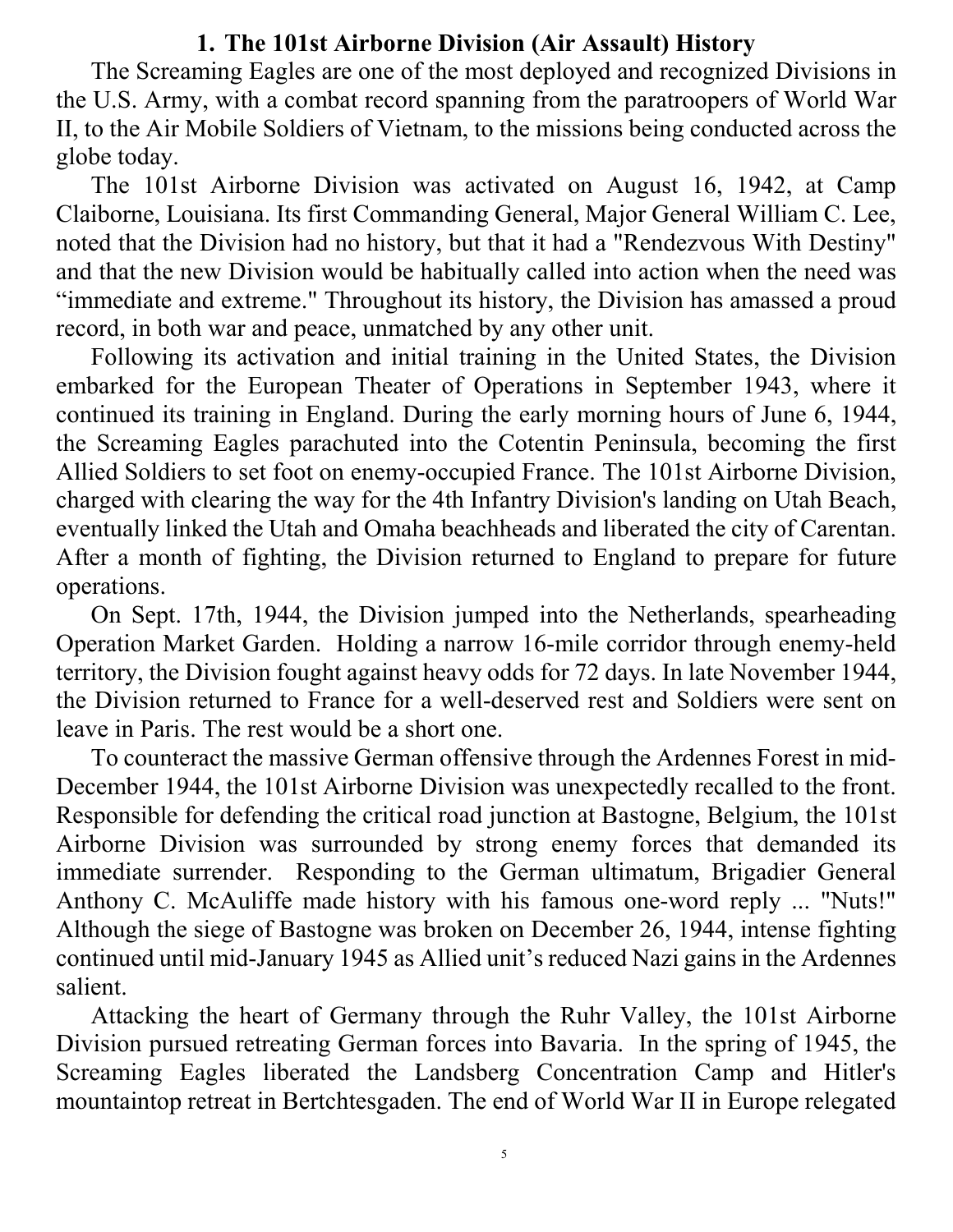the 101st Airborne Division to occupation duties in Germany, Austria, and France. The Division was inactivated on November 30, 1945.

The immediate post-war period signaled an intermittent existence for the Screaming Eagles. The period was marked by a number of reactivations and inactivations at Camp Breckinridge, Kentucky and Fort Jackson, South Carolina as a basic training division. Official reactivation ceremonies, held on September 21, 1956, marked the 101st Airborne Division's return to active duty as the Army's first Pentomic Division and its debut assignment to Fort Campbell, Kentucky.

On July 29, 1965, the 1st Brigade, 101st Airborne Division was ordered to the Republic of Vietnam. During their 7-year tour, 1<sup>st</sup> Brigade would earn the nickname "The Nomads of Vietnam" for their highly mobile nature fighting in the south, central highlands, and northern areas of Vietnam. The rest of the Division remained at Fort Campbell until ordered to Vietnam in late 1967 in a move called Operation Eagle Thrust. During the enemy's ill-fated Tet Offensive in 1968, the Screaming Eagles were involved in combat operations from Saigon to Quang Tri Province.

In August 1968, the Screaming Eagles shed their parachutes in favor of helicopter-borne operations adding a new designation the 101st Airborne Division (Airmobile). After the Tet Offensive, the Division settled into Thua Thien Province and continued offensive operations, fighting in battles that captured the nation's attention such as Hamburger Hill and Fire Base Rip Cord. The Division redeployed to the United States in early 1972 having participated in nineteen combat operations and twelve campaigns.

The post-Vietnam period was a time of change for the Army and the 101st Airborne Division (Airmobile). In February, 1974, Major General Sidney Berry signed Division General Order 179 authorizing wear of the new Airmobile (later Air Assault) qualification badge. Reflecting a shift in structure and orientation, the Division was redesignated as the 101st Airborne Division (Air Assault) on October 4, 1974.

In March 1982, elements of the 101st Airborne Division (Air Assault) began sixmonth deployments to the Sinai Peninsula as members of the Multinational Force of Observers. Tragedy struck in December 1985, when 248 Screaming Eagles redeploying from the Sinai were killed in a charter airplane crash near Gander, Newfoundland.

In August 1990, the 101st Airborne Division (Air Assault) deployed to the Middle East in support of Operations Desert Shield and Desert Storm. During the Liberation of Kuwait, the Division fired the first shots of the air war, and conducted the longest and largest air assault operations to date, securing Iraqi territory in the Euphrates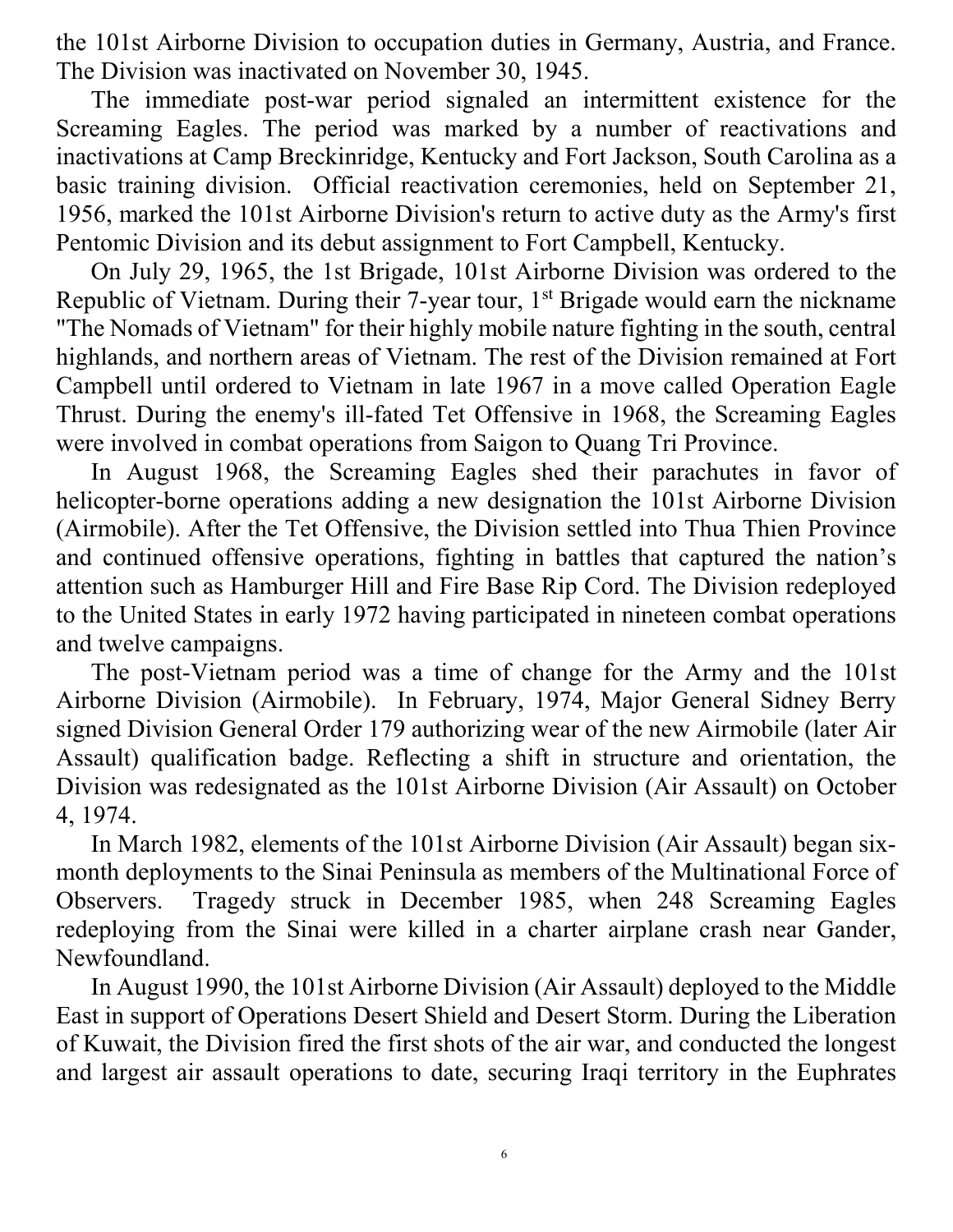River Valley. With the announcement of the Safwan cease-fire in February 1991, the Division redeployed.

The 1990s were busy times for the 101st Airborne Division (Air Assault) seeing numerous deployments in support of stability and support operations world-wide. Fort Campbell-based units were deployed to Somalia, Haiti, the Sinai Peninsula, Central and South America, Bosnia, and Kosovo.

In the wake of the 9-11 terrorist attacks, elements of the Division quickly deployed to protect susceptible facilities in the United States from potential attack. Almost immediately, elements of the Division deployed to Afghanistan participating in offensive operations in the Shoh-I-Khot Valley that dealt a crippling early blow to the Taliban and al-Qaeda.

In February and March 2003, the Division deployed to Kuwait in anticipation of combat operations against Saddam Hussein's regime. In a grueling air and ground movement of 570 kilometers through hostile territory and intense combat in urban areas the Division exhibited its flexibility, lethality, and firepower at every turn. Fighting its way from Najaf, through Karbala and Hillah, the Division eventually consolidated in southern Baghdad in mid-April 2003. Ordered to northern Iraq shortly thereafter, the Division conducted the longest air assault in history and quickly assumed responsibility for Mosul, Iraq's second largest city, and the four surrounding provinces. In the months that followed, the Division concentrated on the goals of re-establishing security, the restoration of basic services, and reconstruction of civilian infrastructure. During this period, the Screaming Eagles underwrote the completion of 5,000 reconstruction projects, killed Uday and Qusay Hussein, and captured over 500 anti-Coalition insurgents.

In late 2005, the Division deployed to Iraq for a second time assuming responsibility for the northern half of Iraq with 2nd and 4th BCT fighting with MND-Baghdad. The Screaming Eagles focused their efforts on developing credible Iraqi Security Force units that were capable of independent counter-insurgency operations. This monumental effort resulted in vastly improved security and the transfer of several areas to Iraqi control prior to the Division's redeployment in late 2006.

Late-2007 saw the majority of the Division deployed again. The Division's 1st, 2nd, and 3rd Brigade Combat Teams, and elements of the Sustainment Brigade, deployed independently to Iraq where each served under the command of different Multinational Divisions. Soldiers of the 49th Quartermaster deployed to both Iraq and Afghanistan to support combat and combat support operations. 4<sup>th</sup> BCT and the 101st Combat Aviation Brigade deployed to Afghanistan.

In March 2008, the Headquarters, 101st Airborne Division joined the 4th Brigade Combat Team and the 101st Sustainment Brigade in Afghanistan in support of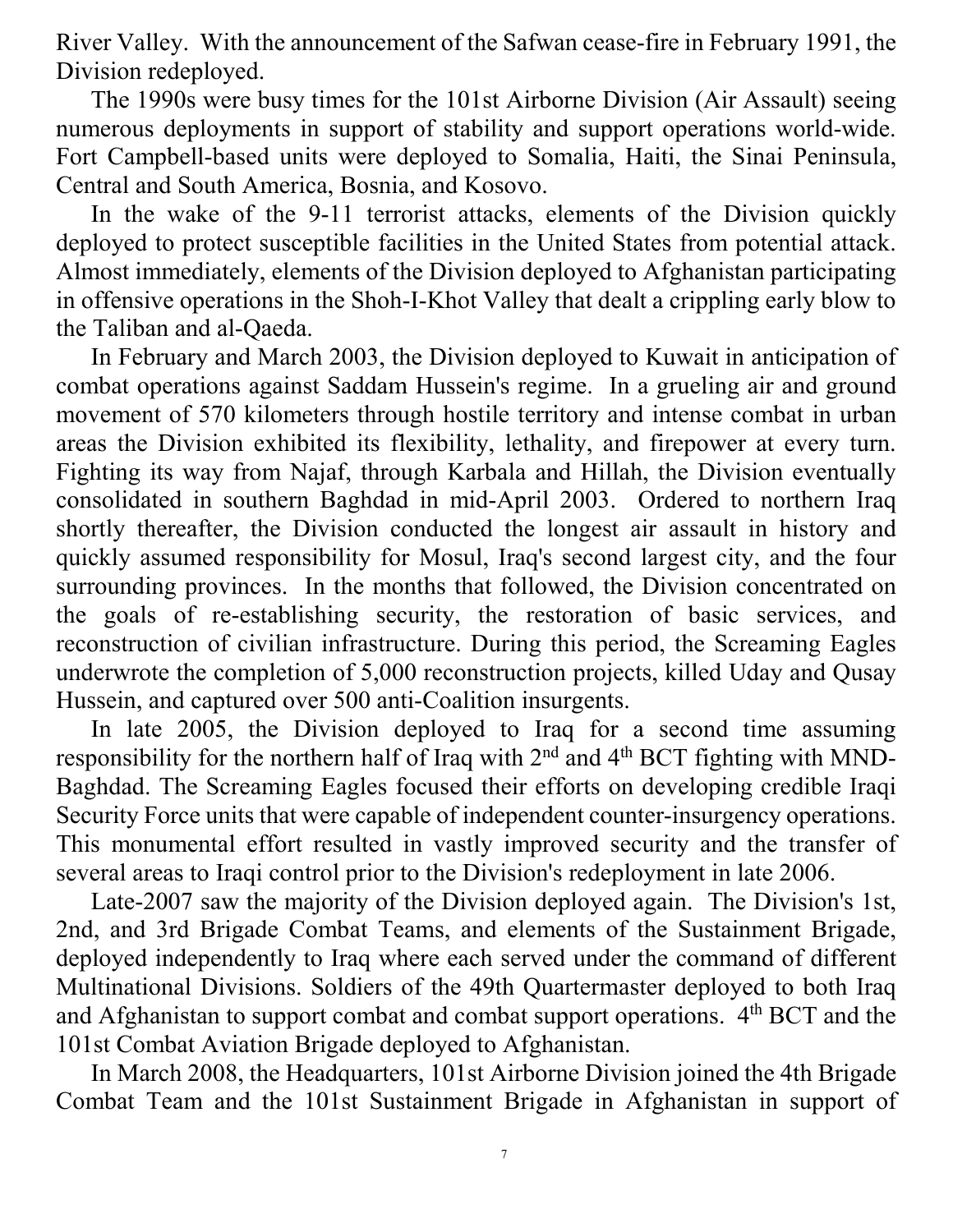Operation Enduring Freedom. As Combined Joint Task Force 101 (CJTF-101), the Division Headquarters was supported by many attached Coalition units and was responsible Regional Command-East (RC-East). RC-East was composed of fourteen provinces, including much of the volatile border region between Afghanistan and Pakistan, as well as the Hindu Kush and Afghan Control Highlands.

At different times throughout 2010 all Brigades of the 101<sup>st</sup> Airborne Division the 1st, 2nd, 3rd, 4th Brigade Combat Teams, the 101st Sustainment Brigade, the 159th and the 101st Combat Aviation Brigades deployed to Afghanistan. The 101st Airborne Division HQ assumed command of RC-East for the second time. The entire Division deployed in the same theater of operations. During the summer and fall of 2012, elements of the 1st, 2nd and 3rd Brigade Combat Teams and the 101st Combat Aviation Brigade deployed again to Afghanistan. In early 2013 the 101st Airborne Division HQ, the 101st Sustainment BDE and the 4th Brigade Combat Team deployed to Afghanistan. It would be the third time within five years that the Division HQ assumed command of RC-East. Elements of the 2nd Brigade Combat Team and the 159th Combat Aviation Brigade deployed to Afghanistan in early 2014 while the Division HQ, the 101st Sustainment BDE, and the remaining elements of the 4th Brigade Combat Team redeployed back to Fort Campbell.

In February 2016 the 101<sup>st</sup> Airborne Division HQ cased its colors once more and deployed to Iraq in support of Operation Inherent Resolve. The Division served as the Headquarters for the Combined Joint Forces Land Component Command – Operation Inherent Resolve (CJFLCC-OIR). 2nd Brigade Combat Team joined the Division Command element in April 2016 to destroy ISIS and bolster the Iraqi Security Forces.

In April 2018 the 101<sup>st</sup> Airborne Division Headquarters deployed to Afghanistan. In addition to overseeing the train, advise and assist mission and supporting the Afghan National Defense Security Forces, the "Screaming Eagles" synchronized U.S. counter terrorism operations, setting the conditions for a political and peaceful settlement to the Afghanistan conflict.

As we honor our past, however, we must also look to the future. There are still threats to our country and the Soldiers of the 101st Airborne Division will undoubtedly be called upon again.

The vision of the 101st Airborne Division (Air Assault) and Fort Campbell is to provide a premier force projection platform of the best trained, most highly disciplined, agile, and adaptable units that give our Army an unmatched capability to conduct forcible entry Air Assault operations in any environment, and win decisively. Our inspired Soldiers, leaders, and civilians are renowned for physical and mental toughness, innovation, unwavering character, competence, and commitment to our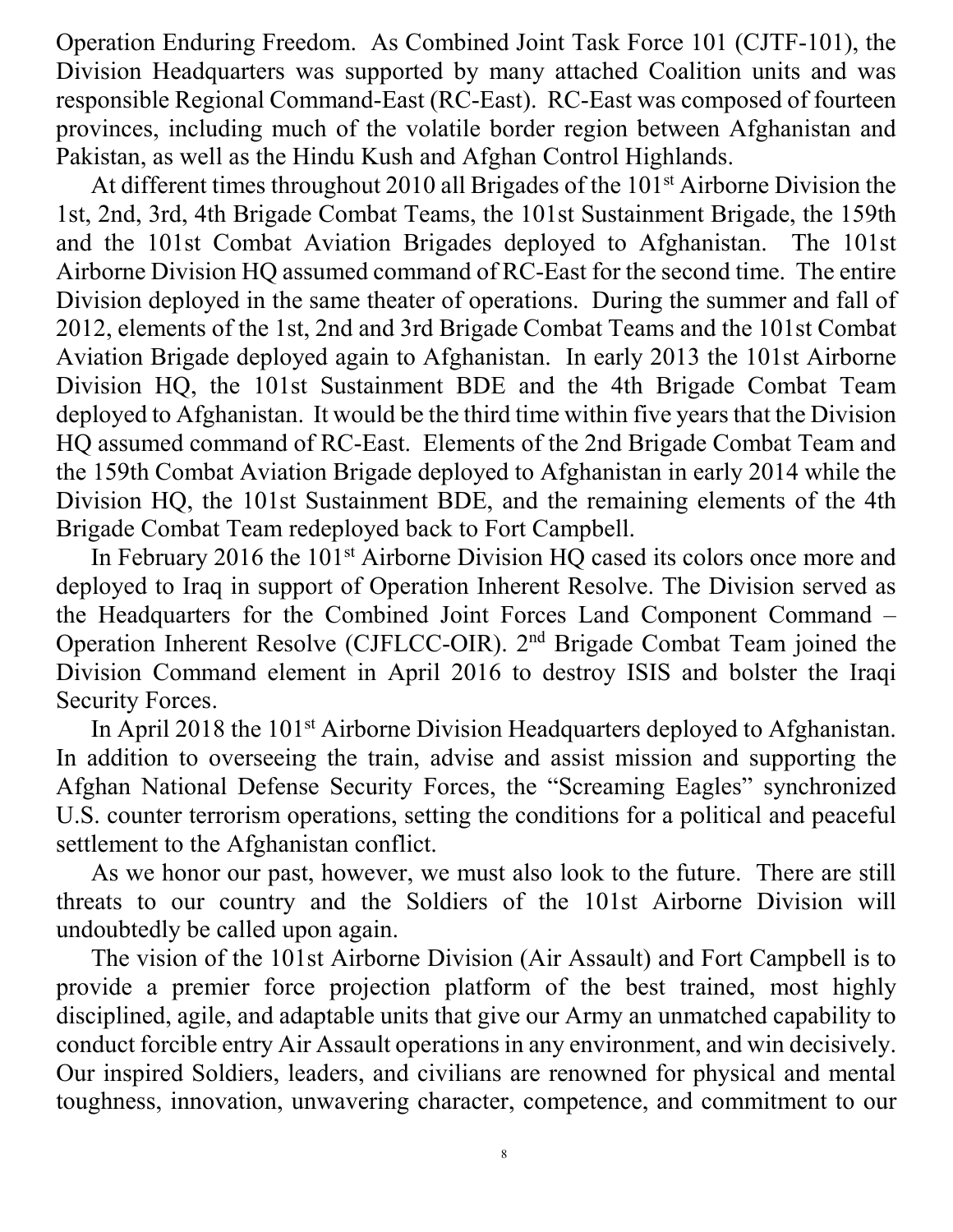team – a team that takes care of one another, is strengthened by our families, and is a superb partner with our community.

Never forget that you are the next generation of Screaming Eagle troopers. Our Division's legacy, and its future, rests in your hands.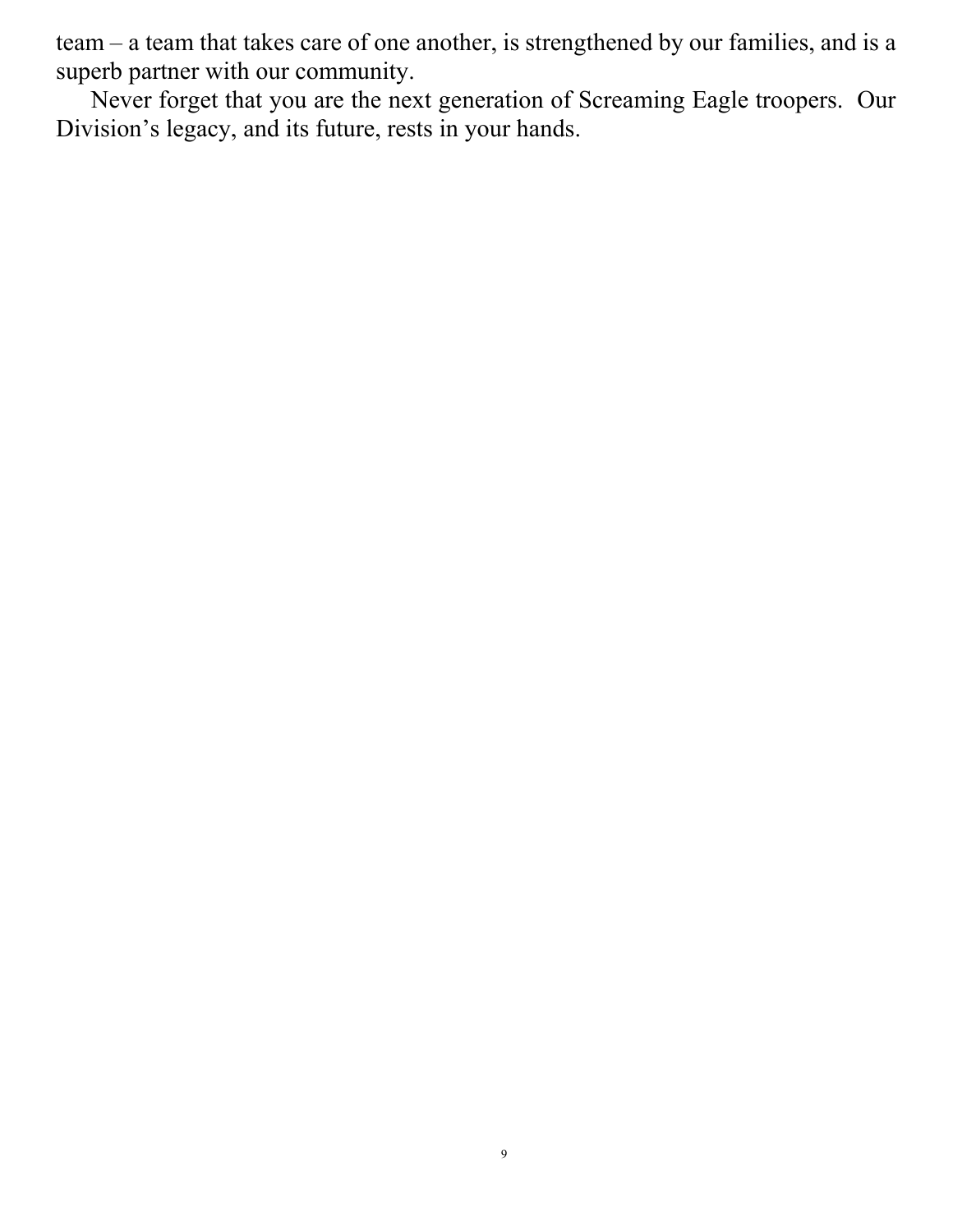## **2. The 101st Airborne Division (Air Assault) Campaigns and Unit Awards**



#### **3. Screaming Eagle Traditions**

The military uniform identifies you as a member of the United States Army stationed at Fort Campbell, Kentucky. Soldiers must project a military image that leaves no doubt they live by a common standard and uphold good order and discipline. The uniform will be worn with pride!

The 101<sup>st</sup> Airborne Division (Air Assault) has certain uniform traditions that you must know. You are a member of the only Air Assault Division in the world, and once you have earned you Air Assault wings you should wear them with pride and are encouraged to position them as your highest precedent class III badge. If you have not earned your Air Assault wings yet, you will be highly encouraged to earn them at The Sabalauski Air Assault School located here on Fort Campbell. Leaders at every rank assigned to Fort Campbell are expected to be Air Assault qualified!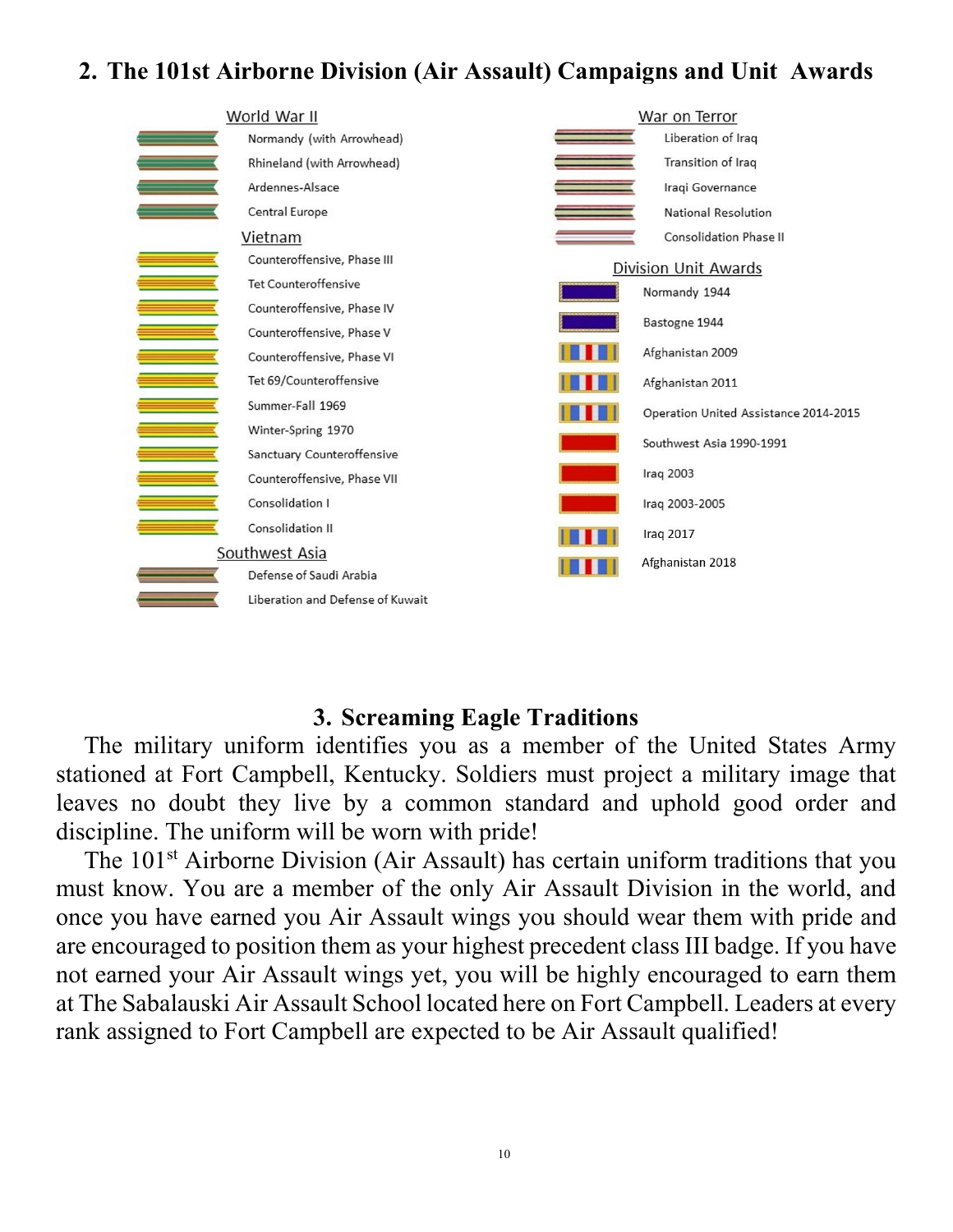**a.** The *all-leather jump boot* is the traditional footwear of the 101<sup>st</sup> ABN DIV (AASLT). The trousers will be bloused IAW AR 670-1 when wearing the jump boot with ASUs. The jump boots will be highly shined when worn.

**b.** The *Air Assault Badge* will be worn on all applicable uniforms. Soldiers authorized to wear the Air Assault Badge will wear the appropriate background trimming. The Airborne and Air Assault background trimming is not authorized when wearing low quarter shoes in ASUs.

## **4. Military Customs and Courtesies**

Courtesy is respect for and consideration of others. In the Army, various forms of courtesies have become customary and traditional. It is important to render these courtesies correctly.

**a. Saluting.** The exchange of a salute is a visible sign of good discipline and mutual respect. Saluting is an outward sign of unit pride and esprit de corps. IAW AR 600-25 each salute shall be rendered with a greeting and response.

- **i.** The Fort Campbell greeting is **"Screaming Eagles, Sir or Ma'am!"** The response from the officer will be **"Air Assault!".**
- **ii.** When approaching an NCO, the appropriate greeting of the day is **"Good morning/Good afternoon/Good evening Sergeant/First Sergeant/Sergeant Major"** the response from the NCO is the same. **NO SILENT PASSING.**

**b. The Reveille and Retreat Ceremonies**.The Reveille and Retreat ceremonies are old military traditions. They symbolize the respect Soldiers and citizens give to the American flag and to the country. Retreat is in two distinctive parts: the bugle call "Retreat" followed by the bugle call "To the Colors" or, if a band is available, the "National Anthem."

- **i.** When **outside (not in formation)** and "Retreat" is heard, Soldiers should be at parade rest during retreat and come to attention for "To the Colors."
- **ii. If in a vehicle** and "Retreat" or "Reveille" is heard, the Soldier will exit the vehicle and render the proper military courtesy. During Retreat ceremonies, all vehicles will stop. Occupants will dismount and render the proper courtesy. If on a bus or truck, the senior occupant will dismount and render proper courtesy.
- **iii.** Patriotic civilians may stop and place their right hand over their hearts.
- **iv. Soldiers in civilian clothes are authorized to salute.**
- **v.** During an **inside ceremony (not in formation)**, Soldiers will stand at "Attention" but will not "salute" unless they are under arms and have on the proper military headgear.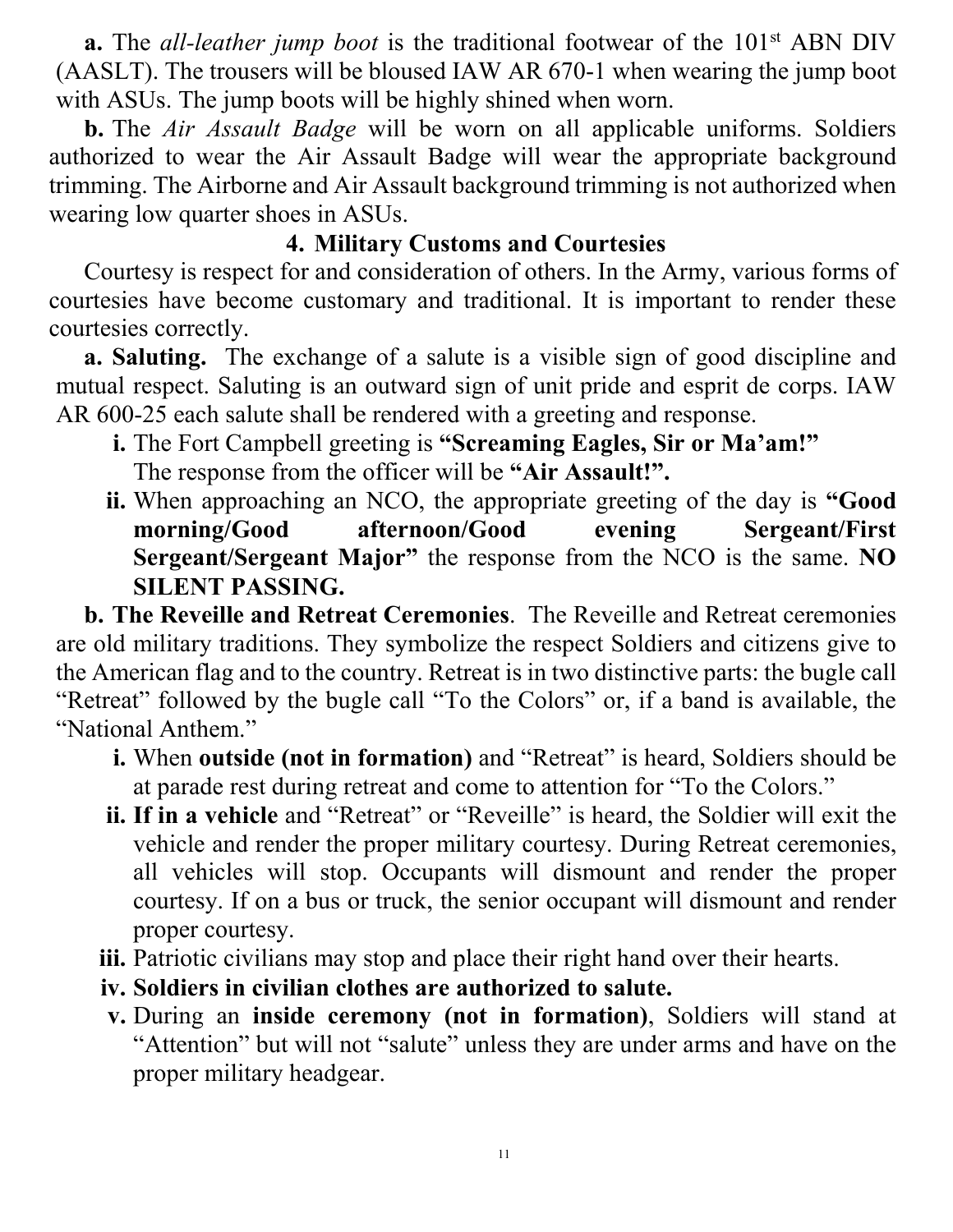## **5. Training**

The Screaming Eagle Big 6 are the fundamental skills that build the foundation and enable us to deploy anywhere in the world. The Screaming Eagle Big 6 will be integrated into all training events. An Air assault Soldier is physically fit, proficient with their assigned weapon, can perform lifesaving treatments at a moment's notice, a master of the Warrior Tasks and Battle Drills, and understands the importance of keeping themselves and their equipment at a high state of readiness as prescribed in the Screaming Eagle Big 6. Commanders will ensure their formations are developed, trained and drilled in accordance with the Commanding General's training guidance.

# **a. Screaming Eagle Big 6**

- **i. Physical Training.** Every Soldier assigned to the 101st Airborne Division (Air Assault) and Fort Campbell must be fit to fight.
	- $\triangleright$  Physical training will be conducted from 0630-0800.
	- Every Soldier will conduct physical training at least **five times per week,** unless the unit commander has a higher priority for that day.
	- $\triangleright$  When conducting unit runs, focus on team building and esprit de corps.
	- $\triangleright$  When conducting PRT while wearing the OCP or body armor with running shoes/boots; the nametag, US Army tag, left shoulder patch, and full-color replica US Flag Patch will be worn.
	- $\triangleright$  When conducting physical training in the physical fitness centers outside of designated PRT times, Screaming Eagles will dress according to the civilian clothing guidance posted inside the facilities.
- **ii.** Marksmanship. Screaming Eagles must attain mastery on their assigned weapons and cross-trained on weapon systems assigned to their Companies.
- **iii.** Battle Drill Proficiency. Screaming Eagle Soldiers will attain mastery of crew and team battle drills through repetitive drill under all conditions. Success or failure on the battlefield will be determined by the speed and precision which we execute out battle drills.
- **iv.** Medical Skills. The lives of our Screaming Eagle Soldiers are dependent upon our individual medical skills. All Soldiers must be proficient in stopping bleeding, maintaining an airway and calling for MEDEVAC at a minimum.
- **v.** Maintenance. Commanders will ensure the equipment and vehicles assigned to their formations are maintained to 10/20 standards. This included but is not limited to weapons, vehicles, tentage, power generation, and camouflage. The ability of this Division to accomplish assigned missions with excellence and agility depends on the readiness and maintenance of its assigned equipment and vehicles.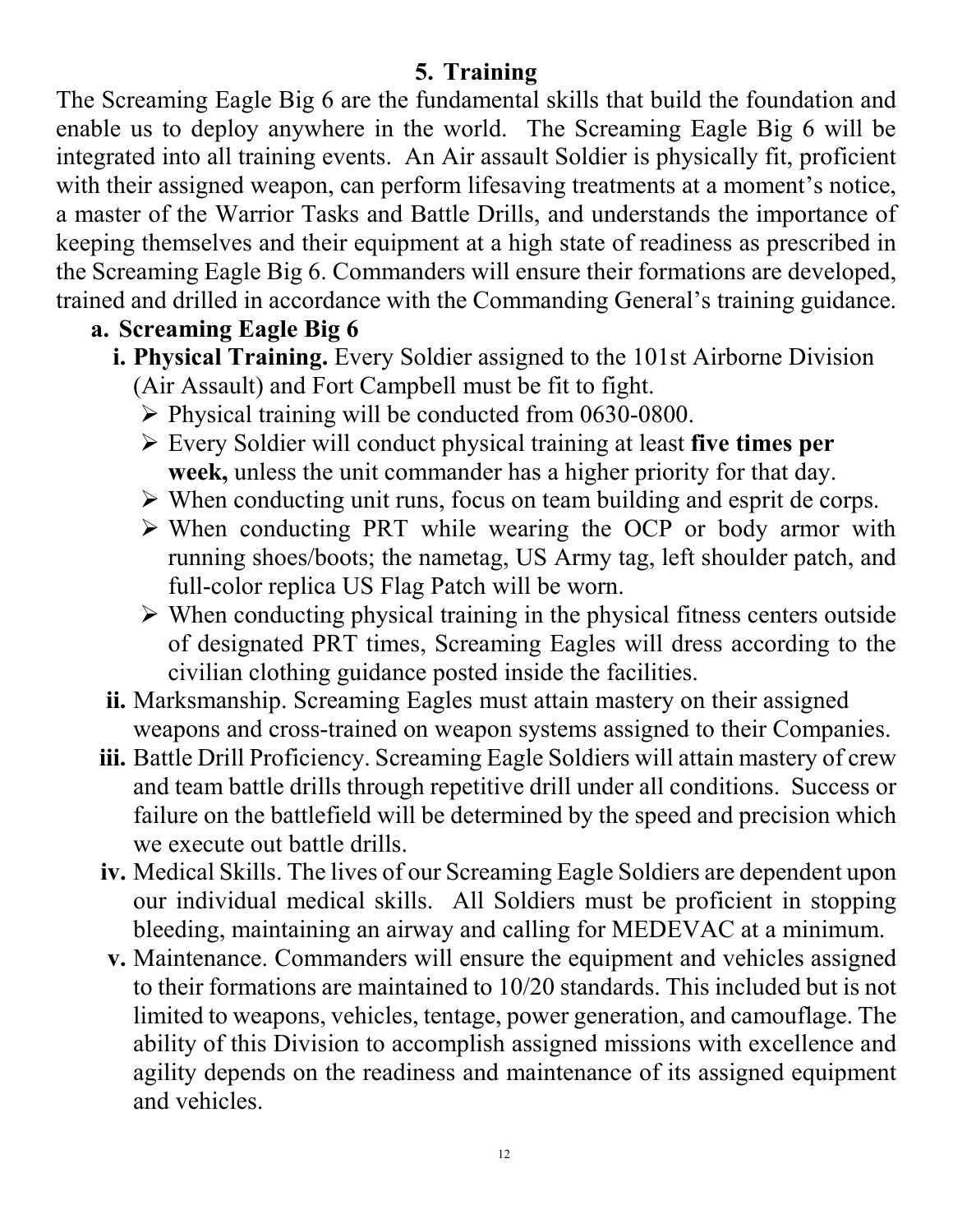**vi.** Air Assault Proficiency. The goal of every Screaming Eagle is to successfully complete Air Assault School and earn the coveted Air Assault Badge. We are the only Air Assault Division in the world and the expectation is that all Soldiers and formations in the Division are proficient at rigging and inspecting loads, setting up landing zones and guiding in aircraft.

# **b. Conditioning foot march:**

- **i.** The uniform for the conditioning foot march is the Army Physical Fitness Uniform (APFU), combat boots, Assault Pack or rucksack. Leaders of the formation may designate the additional wear of the IOTV/IBA/Tactical Plate Carrier/FLC/TAPS with the IFAK attached.
- **ii.** The element conducting the conditioning foot march must all be in the same uniform.
- **iii.** During limited visibility conditions, foot marches must be conducted with the necessary risk mitigation strategies to ensure safe conduct of the foot march.
- **iv.** Company Commanders or higher will make the decision as to whether or not the following are needed for safety reasons:
	- Road guards equipped with white lights during periods of darkness or limited visibility on routes with potential traffic.
	- $\triangleright$  The wearing of PT belts or additional reflective or light luminating devices.

# **c.Tactical foot march**:

- **i.** The uniform for this foot march is the OCP, Advanced Combat Helmet (ACH)\* **heat index dependent**, gloves, APEL eyewear, and body armor or FLC/TAPS with attached modular components, MOLLE ruck or assault pack, and weapon (carried at the ready). The intent of the above uniform is to mimic the uniform worn during combat operations. Commanders may authorize wear of the subdued-color US Flag patch.
- **ii.** During limited visibility conditions, tactical foot marches must be conducted with the necessary risk mitigation strategies to ensure safe conduct of the foot march.
- **iii.** Company Commanders or higher will determine if the following are needed for safety reasons:
	- Road guards equipped with white lights during periods of darkness or limited visibility on routes with potential traffic.
	- $\triangleright$  The wearing of reflective belts or additional illumination devices.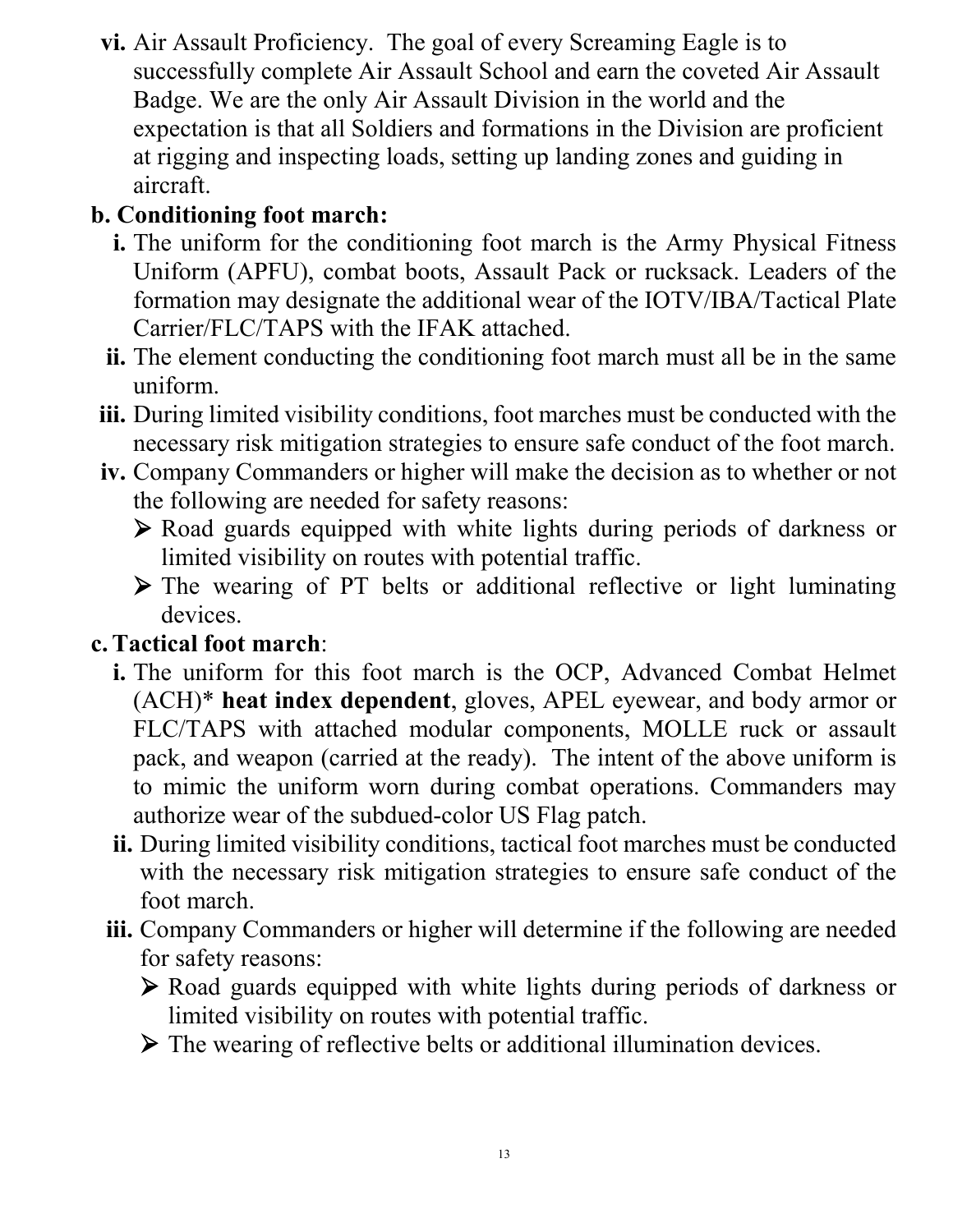**d.** The **Army Physical Fitness Uniform** is authorized for wear and classified as The Army Physical Fitness Uniform (APFU) (DA PAM 670- 1) see paras 12-7.

- **i.** Commanders may authorize wear of utility gloves, reflective belts or reflective vests, long underwear, and other items that are appropriate to the weather conditions and type of activity.
- **ii.** Reflective belts are **not required** on closed roads between the hours of 0630-0800.

Unit distinctive T-shirts and sweatshirts the clearly represent the unit and/or the unit's mission are authorized and encouraged for wear. Hooded sweatshirts are not authorized for wear physical training.

No Soldier will be required to purchase unit distinctive apparel.

Soldiers may not wear the Army Physical Fitness Uniform in **off-post establishments**, unless for purchase of essential items (e.g., gas).

- 2) **Organized sports** are authorized during PRT with Commander approval provided that all Soldiers in the unit have a passing APFT and meet HT/WT standards. Sport Events are not meant to replace routine physical training and should be executed as special events.
- 3) **Cadence.** Cadence will not contain profanity, sexual innuendo, or language demeaning to others. Soldiers are encouraged to call cadences that promote the spirit of the only Air Assault Division, and the successes of their unit.

#### **6. Conduct**

As a Screaming Eagle, you are now part of the history of the most recognized Division in the US Army. Your individual conduct must reflect the highest commitment to the Army Values, the Soldier's Creed and the legacy of the 101st Airborne Division (Air Assault). Screaming Eagles treat fellow Soldiers and members of our communities with dignity and respect. Screaming Eagles have demonstrated throughout history, that when the task is difficult and the tensions are high, our conduct as professional Soldiers is beyond reproach. All Screaming Eagles must continue to build trust and partnerships not just in our formations but with the communities that love and support this fine Division. Screaming Eagles represent the Division that has always believed in Equal Opportunity and will always speak up against Sexual Harassment and Sexual Assault. Screaming Eagles will have the moral courage to say "not in our squads, platoons, companies, battalions, brigades and not in our Division!"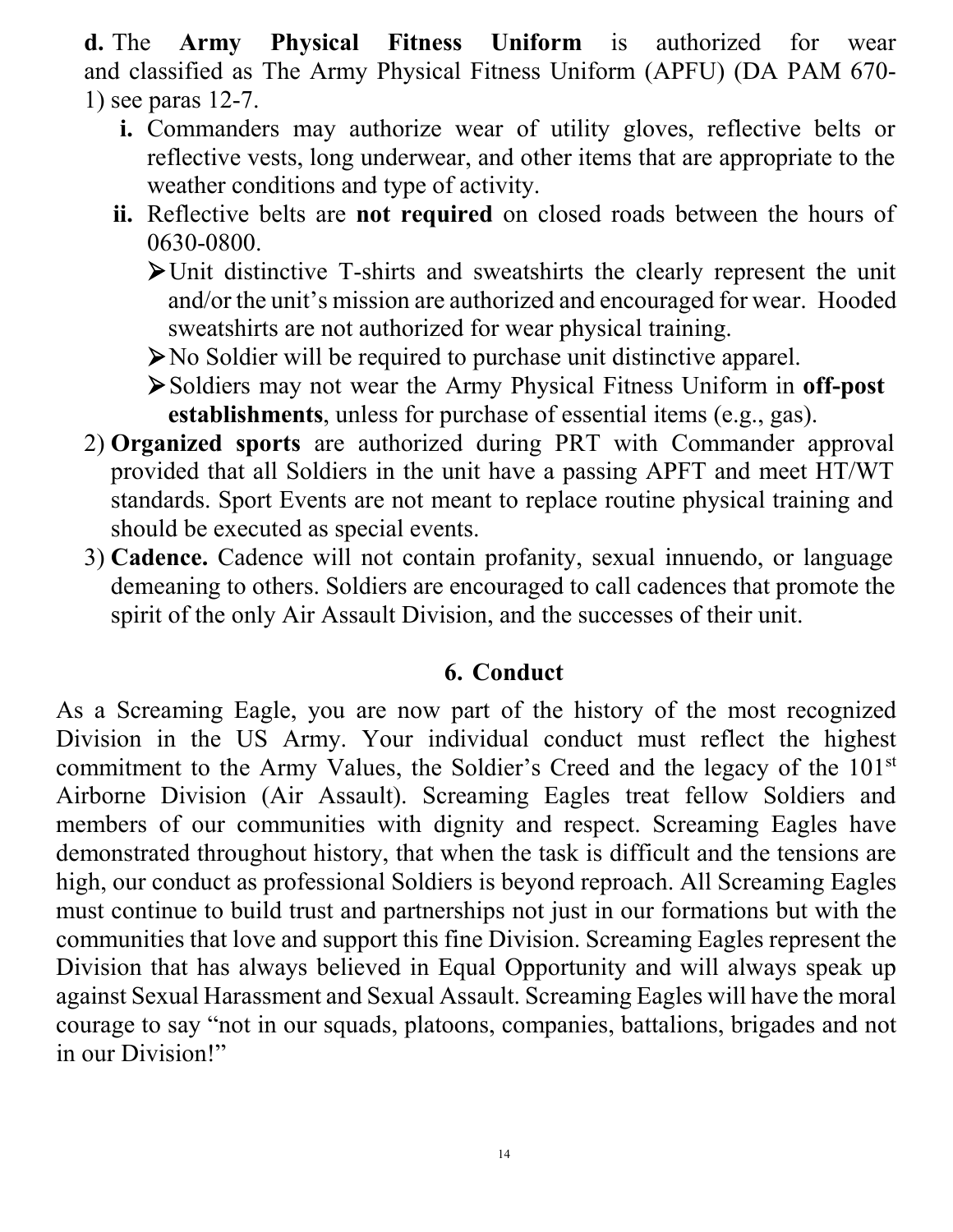- **a. Appearance.** Screaming Eagles will present a professional image that does not detract from the profession, unless specifically exempted by the commander for specific mission requirements. Soldiers are associated and identified with the Army in and out of uniform, and when on or off duty.
	- **i.** When **civilian clothing** is worn, Soldiers will ensure that their dress and personal appearance are commensurate with the high standards traditionally associated with Army service. The following are examples of unacceptable appearance when in civilian clothing: exposure of under garments, excessively dirty or torn outer garments, vulgar and obscene slogans or designs, undergarments as outer garments, dental ornamentations, body piercings and tattoos in violation of AR 670-1.
	- **ii.** When civilian clothing is required for on duty, official functions or travel for TDY, Soldiers will wear a collared shirt, pants free of holes, rips or tears and clean closed toe shoes.
	- **iii.** OCP will not be worn in off-post establishments, like restaurants or retail locations **after normal duty hours (1900)**. Quick stops can be made after completion of duty **for immediate necessity items only**.
	- **iv.** Personnel may not wear the OCP in off-post establishments that **sell alcohol for consumption** on the premises.
	- **v. When in uniform**, Soldiers are not authorized to walk and smoke cigarettes, cigars, pipes, or electronic cigarettes (vaping devices). Smoking or dipping are not authorized inside any government facility.
	- **vi.** Personnel on **official travel** and traveling by commercial means may wear the OCP, service uniform, or appropriate civilian attire. Soldiers will wear the OCP on commercial flights when deploying, redeploying, or on rest and recuperation leave to and from a combat theater. Commanders may authorize service or utility uniforms for Soldiers when traveling by commercial means for emergency leave or casualty assistance duties.
- **b. Off-Limit Areas**. A list of off-limit areas will be posted in each Company, Troop and Battery areas. Soldiers should be aware of these areas. You can find a list of these establishments on the front page of the Fort Campbell intranet site.
- **c. Profanity.** The use of profanity and racial epithets is unacceptable anywhere. Profanity has become much more prevalent in normal public conversation. We are often not aware of the impression it conveys to our host community as well as the offensive atmosphere it creates for co-workers. Service Members should be aware of their surroundings and be tactful and courteous at all times.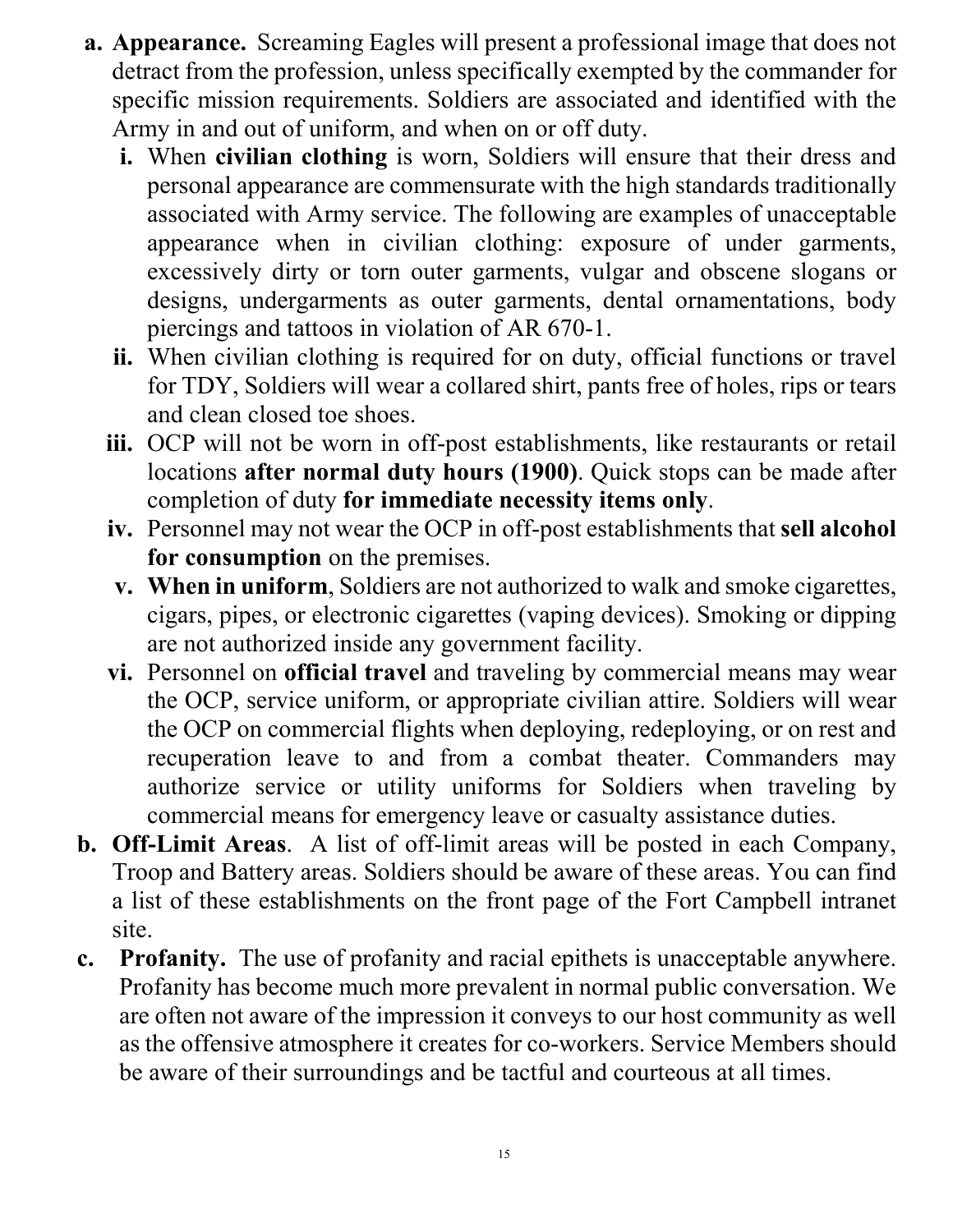- **d. Individual Alcohol Consumption**. The legal age for consumption of alcohol in Tennessee and Kentucky is 21. Soldiers that are 21 years of age or older may maintain no more than twelve 12-ounce containers of beer, or 1 bottle of liquor (25.3 ounces/ 750 mL), or one bottle of wine in their barracks room per person assigned to the room. Commanders may restrict individual Soldiers from possession of alcohol in the billets based on previous alcohol or drugrelated incidents. Ref: (policy letter #17, para 5-B, 101st ABN DIV (AASLT) .mil site)
- **e. Privately-Owned Weapons.** Privately-owned weapons will not be kept or stored in the barracks. Soldiers who reside in the barracks must store their privately owned weapons in the unit arms rooms. All privately owned weapons on the installation must be registered through the Installation Provost Marshal. A privately owned weapon is defined in CAM REG 190-1, Chapter 9. No ammunition will be kept or stored in the barracks. Ref: (policy letter #17, para 5-D, 101st ABN DIV (AASLT) Intranet)
- **f. Visitation.** Visiting hours for all unit barracks on Fort Campbell is 1700-2400 hours on weekdays and from 1200-2400 hours on weekends and holidays. Visitors are defined as military or non-military persons not otherwise assigned to that room. Non-military visitors below the age of 18 who are not a member of the Soldier's immediate family are strictly prohibited, unless a parent or legal guardian accompanies them. When more than one Soldier resides in the room, they must jointly agree to visitation prior to the visit. The rights of privacy take priority over visitation. Cohabitation is strictly prohibited; there will be no overnight visits in barracks rooms. Unit Commanders may request more restrictive visitation policies from the Senior Commander if necessary for mission requirements or for disciplinary reasons.
- **g. Government Travel Credit Card (GTCC)**. Every Soldier must know the GTCC is only for official military travel. The standard for Fort Campbell Soldiers is prompt filing of the travel voucher to ensure on-time payment of any outstanding bill.
- **h. Off-Duty Employment**. The commander can authorize off-duty employment for SSGs and below if it does not interfere with military duties. Unscheduled military after-duty requirements have priority over off-duty employment. Submit a request to your commander stating the name and address of the prospective employer, a brief description of the work, and the hours of employment. Soldiers may not accept off-duty employment until they receive written approval from the commander.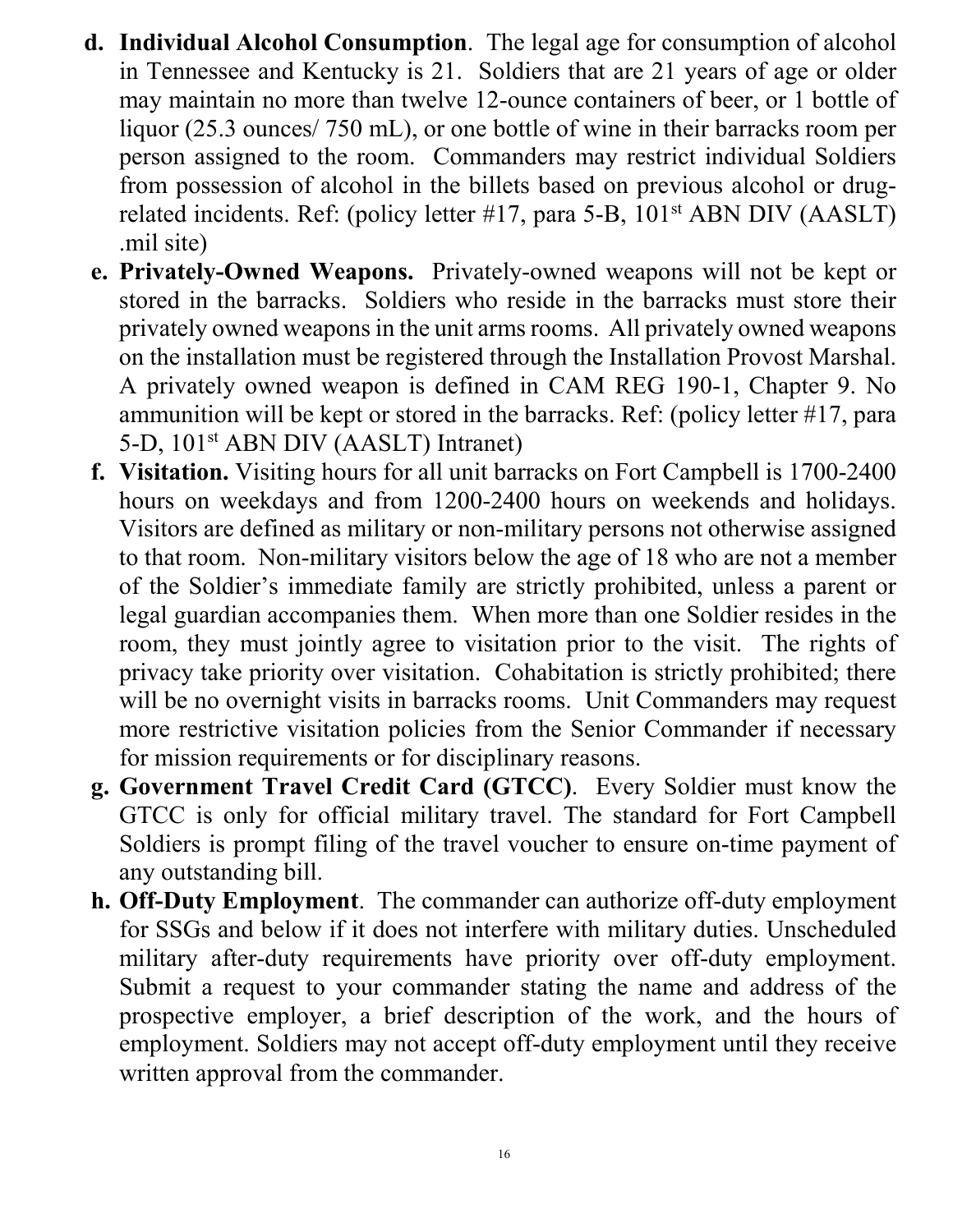# **7. Wear of the Uniform**

- **a.** Wear of the Army uniform is outlined in **AR 670-1**.
- **b. Duty uniforms** include the OCP, maternity work uniform, flight clothing (NOMEX), cook whites, and hospital whites. While off-post in any type of establishment, the duty uniform will be complete, neat, and present a sharp Soldierly appearance including while driving a POV.

# **c. Headgear**

- **i.** The Beret: The beret will be worn for special events such as parades or change of command/authority ceremonies, or when prescribed by the commander.
- **ii.** The OCP Sun (Boonie) Hat will only be worn while deployed.
- **iii.** The Stetson hat is only authorized for wear during brigade or lower ceremonies/events when authorized by the commander.
- **iv.** The micro-fleece cap, neck gaiter, or the balaclava maybe worn under the helmet when conducting tactical training as directed by the unit commander. Soldiers exposed to extreme cold weather conditions for extended work details or outside for durations of longer than 30 minutes (normally under 32 degrees) may wear the approved, micro-fleece cap as an outer garment while conducting their duties.
- **d.The full-color replica US Flag Patch** will be affixed to the right shoulder above all other shoulder sleeve insignias in garrison and while conducting nontactical training. During tactical training and combat operations, brigade commanders will designate the appropriate flag replica: full-color, subdued cloth, or subdued infrared (IR). Subdued IR/cloth U.S. Flag Replica Patches are not authorized for wear in garrison.
- **e. Non-subdued unit patches may be worn for special occasions with approval from DCSM. When approved, the beret is the only authorized headgear.**
- **f.** During field or tactical training, the Army Combat Shirt (ACS) may be worn in lieu of the OCP jacket as prescribed by the commander. **The ACS will not be worn outside the unit area, ranges or training areas.** The **foliage green T-shirt** is a standard 100% cotton shirt required for wear by Soldiers in MOS fields that cannot wear the moisture-wicking T-shirt, to include fuel handlers and others who handle hazardous materials. This standard gives leaders the ability to visually ensure their Soldiers are wearing the correct garment during required times.
- **g.Uniform standards while performing range operations.** Small arms qualification. As a minimum Soldiers will wear the Advanced Combat Helmet (ACH), the issued body armor, eyewear from the Authorized Protective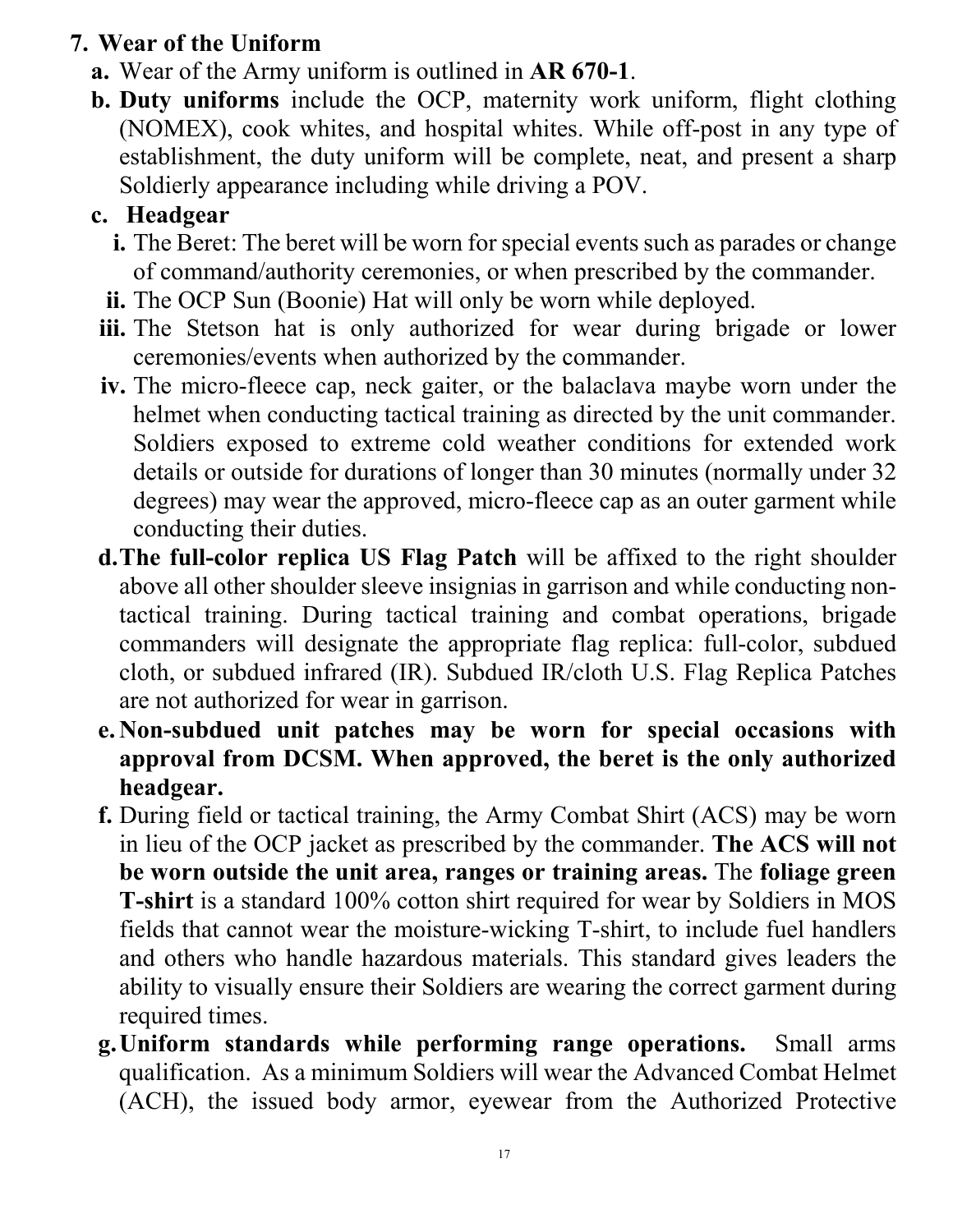Eyewear List, gloves, and hearing protection while on the firing line. During small arms zeroing commanders may, at their discretion, determine whether Soldiers can switch to patrol cap and remove body armor. During range operations, Soldiers will be in full tactical uniform, on the firing line or off. Soldiers may remove their ACH during range briefs or during chow operations. When occupying tactical vehicles beyond Angels, Mabry and Gate 10, Soldiers will be in full tactical uniform, i.e. ACH, Eye-Pro, body armor, gloves, etc. Commanders may authorize wear of the subdued-color US Flag patch.

- **h.** Flight Suits: The Army Aviation Combat Uniform (A2CU) is worn on duty when flying, on standby awaiting flight, or as directed by the commander.
	- **i.** The 100% cotton foliage green T-shirts are the only authorized T-shirts for wear with the A2CU.
	- **ii.** Long-sleeved white thermal shirts are authorized for wear under an authorized t-shirt.
	- **iii.** Sleeves will not be pushed or rolled part way.
	- **iv. Personnel wearing the A2CU outside of the flight line will blouse the trousers**. When bloused, the trousers will not extend below the third eyelet from the top of the boot.
	- **v.** Unit logo patches will not be sewn or fastened to the uniform.
	- **vi.** The flame resistant Army Combat Shirt (ACS) is authorized for aircrew members. It will only be worn when engaged in flight duties with the A2CU trousers and under the Air Warrior/IBA ensemble.
- **i.** Soldiers will wear **identification tags** at all times while in uniform, unless otherwise directed by the commander. Personnel will wear identification tags around the neck, except when safety considerations apply.
- **j.** Security Identification Badges: In restricted areas, commanders may prescribe the wear of security ID badges IAW AR 600-8-14. Personnel will not wear security ID badges outside the respective building for which they are required. The manner of wear will be determined by the organization that requires wearing the badges.
- **k.** The normal **duty uniform for food service Soldiers** performing duty in a garrison facility will comply with AR 670-1. Soldiers are required to wear unit crests and the air assault badge, if earned, on these uniforms.
- **l.** Enlisted Soldiers assigned to the COL Florence A. Blanchfield Army Community Hospital **(BACH)** are authorized to wear the **duty white uniform**, insignia, and accouterments. Polished brass pin-on insignia of rank and branch, nameplate, and the air assault badge, if earned. These are the only items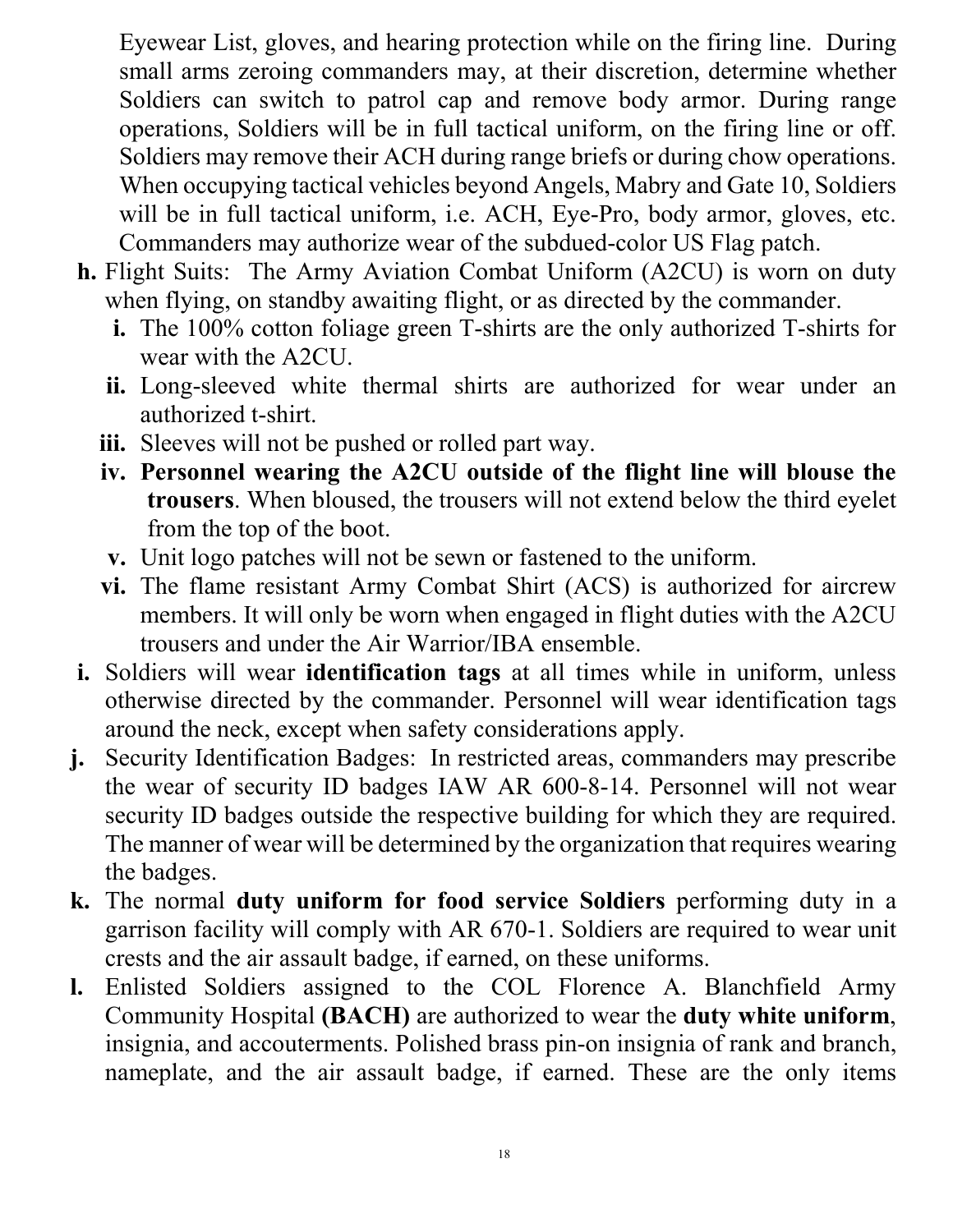authorized for wear on the hospital uniform. Soldiers may wear either authorized black or white footwear with socks that match.

- **m.** Enlisted Soldiers assigned to the US Army Dental Activity **(DENTAC) may wear either medical white or OCP**. The air assault badge, if earned, is required for wear with the medical white uniform.
- **n.** The following **non-standard items** will continue to be worn as indicated:
	- **i.** Alternate colored T-shirts are authorized for the cadre of the Sabalauski Air Assault School, the Kreckel NCO Academy, and the Kalsu Replacement Company. The command-established uniform for the cadre listed above may be worn around the Fort Campbell main cantonment area.
	- **ii.** Coveralls are protective clothes and if prescribed by unit standing operating procedures, will be worn in work areas only.
	- **iii.** The only authorized sunglasses for wear while in a field environment are those sunglasses listed in the Army Protective Eyewear List (APEL).
	- **iv.** Hydration Systems: The Army-issued hydration system, e.g., Camel Back may be worn with the physical fitness and duty uniforms when authorized by the commander.

## **8. Tactical Personal Protective Equipment (PPE)**

The level of PPE worn by 101<sup>st</sup> Airborne Division (Air Assault) Screaming Eagle Soldiers will be determined through a continuous evaluation of the operating environment. Unless directed by a higher echelon of command, PPE will be dictated by the appropriate on-scene commander at a level no lower than the Battalion.

- **a.** The minimum set of **PPE** will include, but is not limited to include, the Advanced Combat Helmet (ACH), Fighting Load Carrier (FLC)/Tactical Assault Panel (TAP), the Soldier Plate Carrier System (SPCS), eyewear from the Authorized Protective Eyewear List, gloves, and hearing protection. Equipment can be added to this list by commanders as needed.
- **b.** During training operations, the ACH, IOTV/SPCS, APEL, gloves, and hearing protection will always be worn during **Live-Fire Exercises**. During **deployment/combat operations**, commanders will do a **risk assessment** of the impact of PPE on mission accomplishment and Soldier load using Mission, Enemy, Time, Troops, Terrain, Civil considerations **(METT-TC) framework**, and will mitigate using Army Risk Management processes. Commanders will direct the PPE requirements after the completion of assessment and mitigation. Examples of PPE wear using METT-TC framework are included in the following chart. These examples are not all inclusive, but should serve as an example. Commanders may authorize wear of the subdued-color US Flag patch.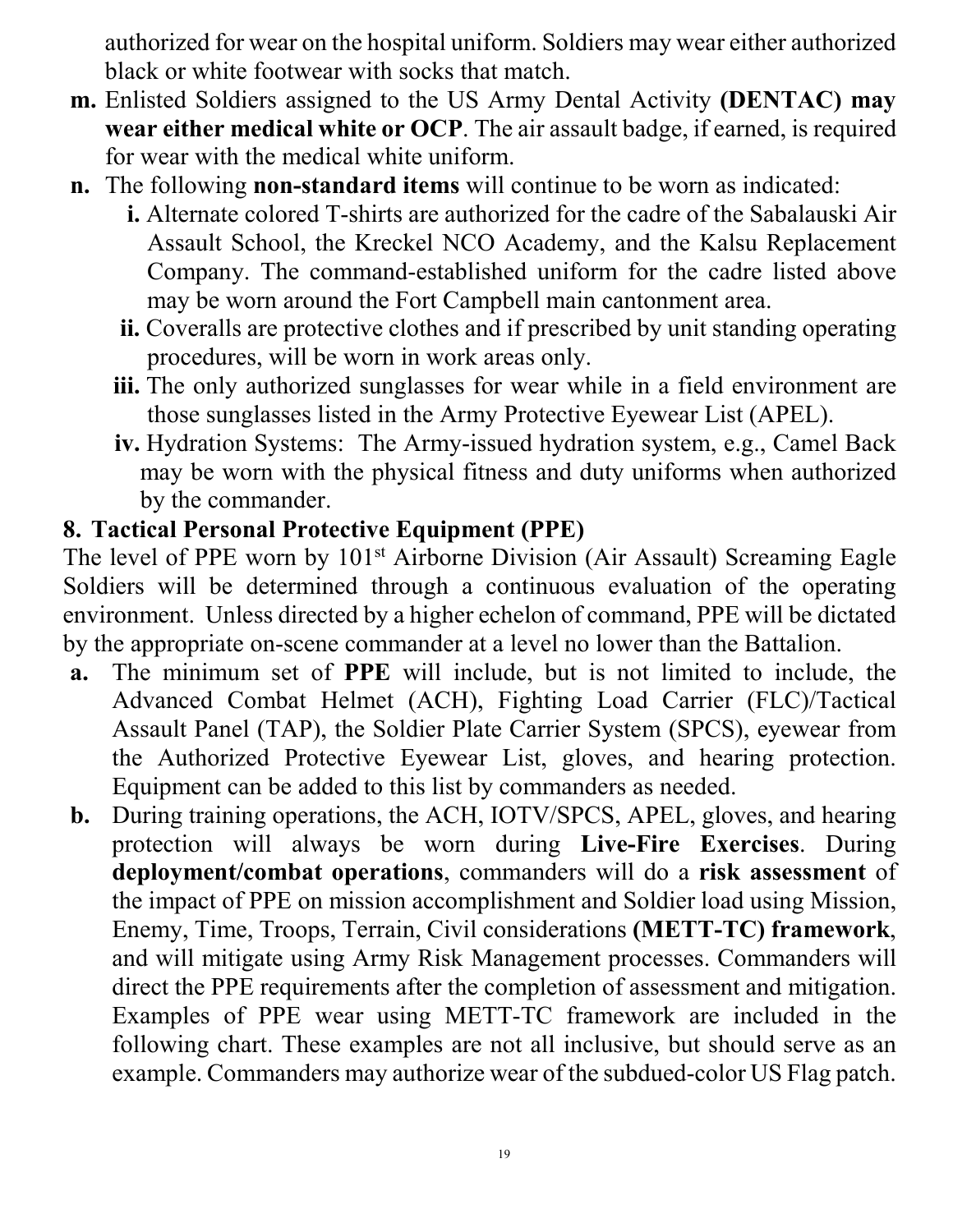| <b>Enclosure 1 (METT-TC Framework for PPE Analysis)</b>                                                    |                                                                                                                                       |                                                              |                                                                                                                   |                                                                                                         |                                          |                                                                                                                |
|------------------------------------------------------------------------------------------------------------|---------------------------------------------------------------------------------------------------------------------------------------|--------------------------------------------------------------|-------------------------------------------------------------------------------------------------------------------|---------------------------------------------------------------------------------------------------------|------------------------------------------|----------------------------------------------------------------------------------------------------------------|
| <b>Mission</b>                                                                                             | Enemy                                                                                                                                 | Time                                                         | <b>Troops</b>                                                                                                     | Terrain                                                                                                 | Civil                                    | PPE<br><b>Analysis</b>                                                                                         |
| <b>BN TF Tier</b><br>$2+$ AASLT<br>into offset<br>HLZ followed<br>by seizure of<br>an enemy<br><b>OBJ</b>  | Dismounted<br>Infantry CO in<br>prepared<br>defense with<br>small arms.<br>mortars, light<br>AT, no CBRN<br>threat                    | 24 to 48<br>hours                                            | Infantry BN<br>with organic<br>Rifle and<br>Weapons<br>Companies,<br>BN Mortars.<br>attached FA<br><b>Battery</b> | Severely<br>restricted<br>terrain, steep<br>hills, limited<br>visibility.<br>moderate<br>temperature    | Limited<br><b>CIVPOP IVO</b><br>OBJ area | SPCS for<br>Rifle COs<br>with no side<br>plates, IOTV<br>for mounted<br>elements, no<br><b>CBRN PPE</b>        |
| Company<br>movement to<br>contact<br>transitioning<br>to an attack<br>to defeat<br>enemy forces<br>in zone | Dismounted<br>Infantry<br>Platoon<br>dispersed in<br>AO with small<br>arms, no<br><b>CBRN</b> threat                                  | 48 to 72<br>hours                                            | Rifle CO with<br>organic<br>equipment                                                                             | Severely<br>restricted<br>jungle terrain,<br>limited<br>visibility, high<br>humidity and<br>temperature | None                                     | No IOTV or<br>SPCS worn.<br>no CBRN<br>PPE<br>ACH. APEL.<br>and gloves<br>worn                                 |
| BCT Tier 0+<br><b>AASLT</b><br>followed by<br>seizure of an<br>enemy OBJ                                   | Mechanized<br>infantry BN<br>defending a<br>small village,<br>equipped with<br>BMPs, small<br>arms, mortar,<br>and CBRN<br>capable FA | Less than 24<br>hours from<br>W/D until<br>seizure of<br>OBJ | <b>BCT</b> with<br>organic<br>equipment<br>and units                                                              | Restricted<br>terrain.<br>moderate<br>vegetation,<br>low<br>temperatures                                | Dense<br>CIVPOP in<br>OBJ area           | <b>SPCS with</b><br>side plates<br>for Rifle COs.<br>full IOTV for<br>mounted<br>elements.<br>full CBRN<br>PPE |

- **9. Safety** It is every Leader and Soldier's responsibility to help prevent accidents. Everyone is a Safety Officer. Safe operations start with unit readiness. Readiness depends on the ability of a unit to perform its mission-essential task list (METL) to standard.
	- **a.** All operations involving Soldiers require a **completed Risk Assessment** in order to identify associated hazards, select control measures that mitigate the associated risk and provide a base to conduct after action assessments. The risk management process will be integrated into all planning phases of training and combat operations. Unit Safety Managers, Safety Officers, and NCOs must play an active role in every planning phase. Soldiers will ensure that unnecessary risks are not taken. An unnecessary risk is any risk that could be reduced or eliminated and still provides for mission accomplishment.
	- **b.** Performing training events and tasks to standard IAW established policies and procedures is a key step in preventing accidents; however, Leaders must be aware that written standards may not exist for every task. **High-risk tasks** must be identified and reviewed to ensure that adequate standards are in place and that unnecessary risks are eliminated, other risks are reduced to an acceptable level, and approved at the appropriate level. It is a **Leader's responsibility** to ensure standards are enforced and unnecessary risks are not taken.
	- **c. Fort Campbell Training Area.** All Soldiers interested in **hunting, fishing, or recreational activities** in the rear area of Fort Campbell must comply with CAM Circular 215-1 before using the rear area facilities. CAM Circular 215-1 can be obtained at the Fort Campbell Fish and Wildlife, (270) 798-9824.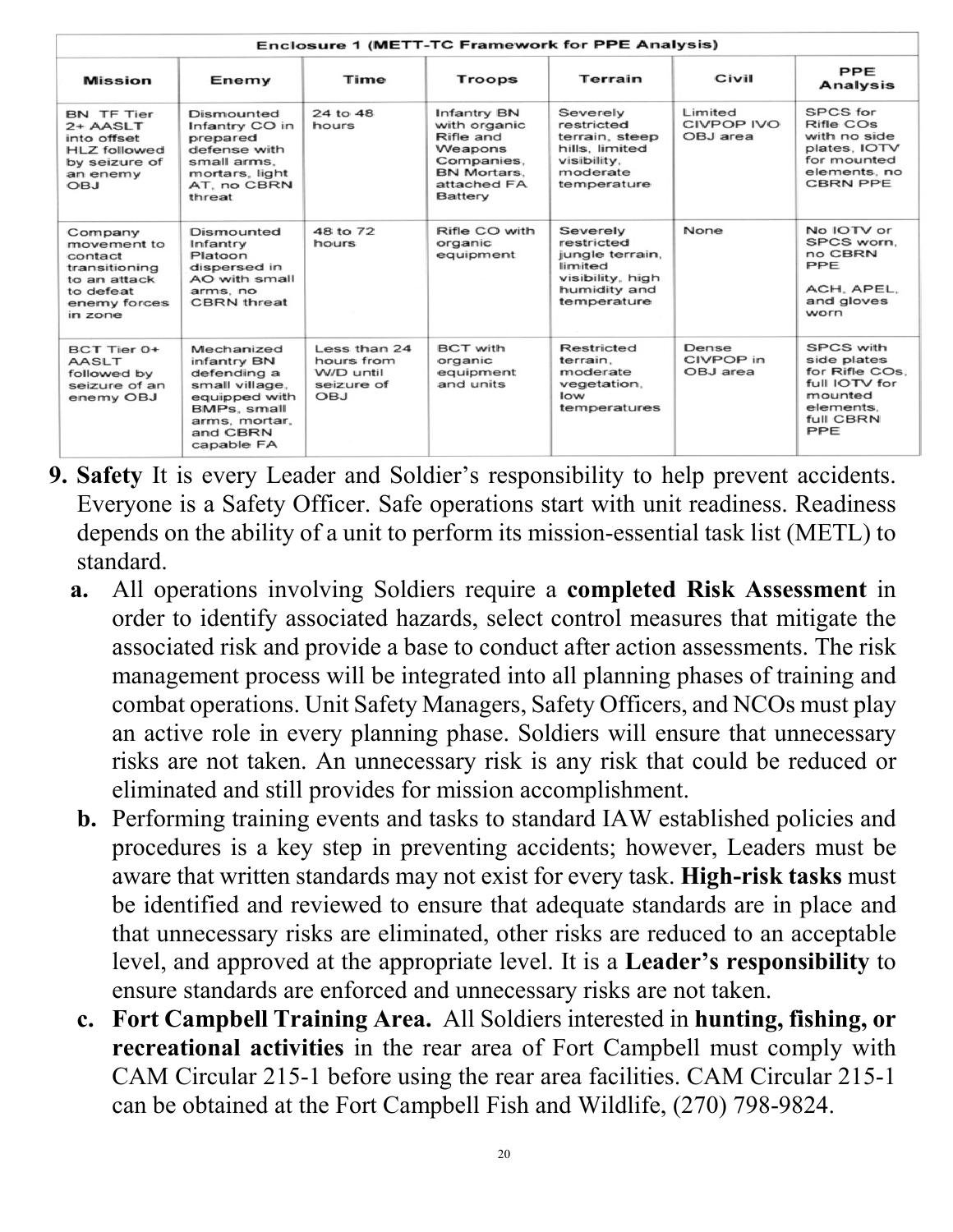**d. Vehicle Safety, CAM Regulation 190-5.**

Electronic Devices: **Soldiers are prohibited from operating a personal, commercial, or military vehicle (to include a motorcycle or bicycle) while using a mobile phone or similar electronic device.** Soldiers will not walk and talk on their mobile phone under any circumstances, regardless of uniform or location (on/off-post). While talking on a cell phone from a proper halted position, Soldiers are still required to render the proper customs and courtesies. **Headphones and similar devices will not be worn on Fort Campbell roadways at any time.**

- **e. Tactical Vehicle Safety.** The following safety requirements apply to vehicles operated in noncombat tactical environments:
	- **i.** Before a vehicle is started in an assembly area, a crewmember will walk completely around the vehicle to ensure that no one is in danger and that the area is free of obstructions or material that could be impacted by the vehicle.
	- **ii.** Tactical vehicle operators will use service drive lights at all times when on public roadways outside military installations except where local laws prohibit using headlights during daylight (sunrise to sunset) hours.
	- **iii.** All safety standards (including speed limits, passenger transportation standards, and vehicle maintenance) apply during tactical operations. Any deviation from the standard will be properly assessed utilizing RM process. Leadership at the appropriate risk acceptance authority level will grant subsequent approval.
	- **iv.** Vehicle safety restraints, seat belts, troop straps and gunner restraints will always be used when operating tactical vehicles.
	- **v.** Tactical vehicles operated on public highways will not exceed posted speed limits or speed restrictions addressed in the vehicle's operator manual, whichever is less. Additionally, tactical vehicles will be operated at speeds appropriate for the environmental conditions.
	- **vi.** Personnel will not expose more than their head and shoulders (name tag defilade) while riding in tactical vehicles that have hatches, except when actively engaging targets with the vehicle mounted weapons systems**.**
	- **vii.** When tactical vehicles are stopped, appropriate safety measures will be emplaced to ensure the vehicle does not roll in any direction nor leak vehicle fluids on the ground. Under no circumstances will Soldiers berth within 10 meters of the parked vehicles especially when terrain indicates the vehicle may roll.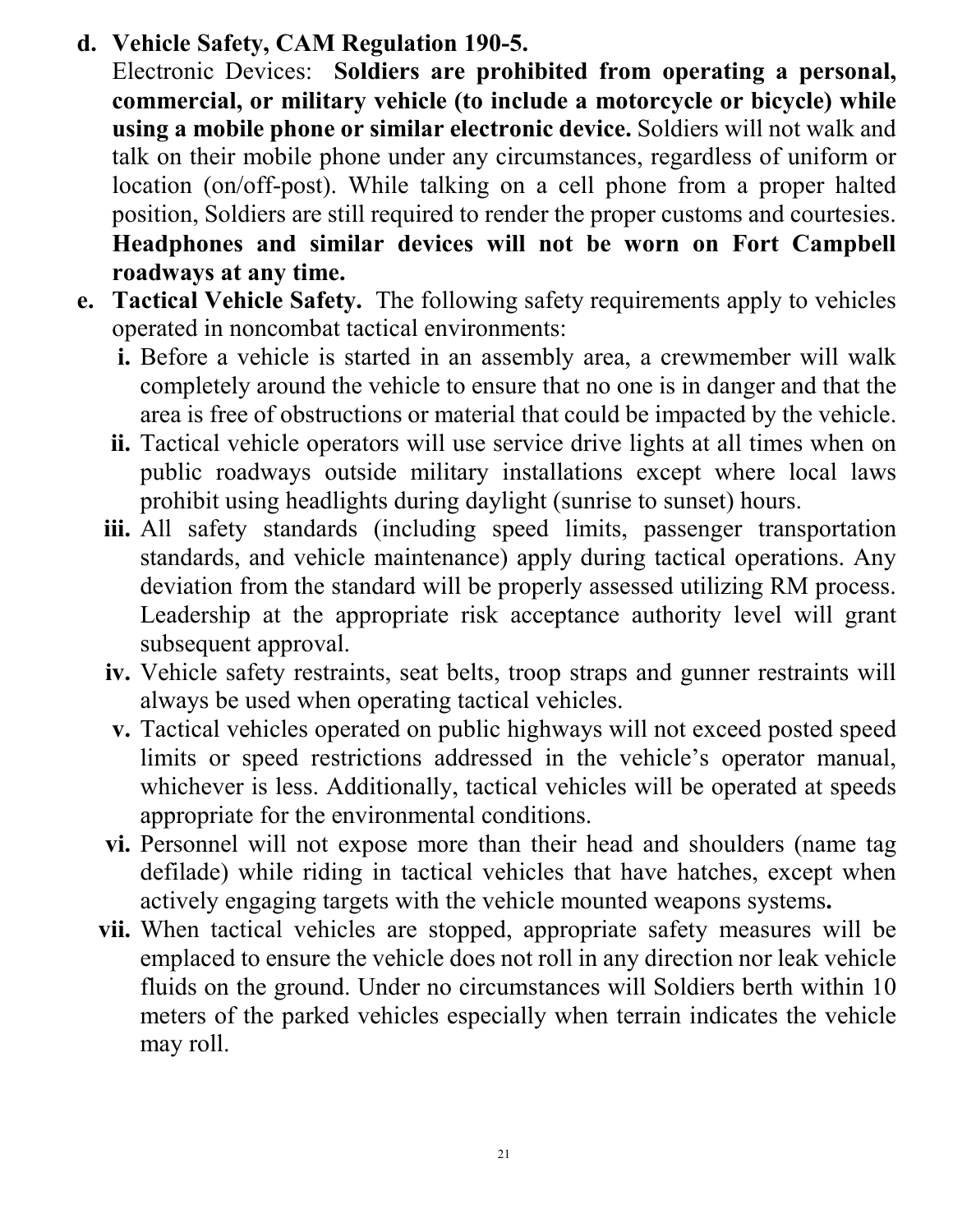# **f. Personal Vehicle Safety**

- **i. Noise Abatement:** No operator of a motor vehicle will emit excessive music/noise while the vehicle is parked or in motion. The following parameters apply: Music/noise emanating from any motor vehicle that is detected from a distance of 50 feet will be considered excessive. Violators may be issued a citation.
- **ii.** Vehicles **will not display** any stickers, decals, flags, ornaments, etc., which are offensive, sexual, or distracting in nature. The privilege to operate a vehicle on this installation is reserved for persons of maturity, responsibility, sobriety, and to those who show good judgment. CAM REG 190-5.

# **g. Motorcycle (MC) safety**

# **i. Licensing***.*

- Operators of government-owned and privately-owned MCs (both street and off-highway versions) on Army installations must be appropriately licensed to operate on public highways except where not required by local laws.
- $\triangleright$  Where state or local laws applicable to the installation require special licenses to operate privately owned MCs, motorized bicycles (mopeds), motor scooters, all-terrain vehicles (ATVs) or recreational off-road vehicles such license requirements, at a minimum, will be required for operating those vehicles on Army installations.
- Minibikes, pocket bikes, and similar vehicles do not meet Federal highway safety standards and, therefore, will not be operated on installation roads. These vehicles may be operated in designated areas (off-installation roads) as designated by the senior commander.
- **ii. Progressive Motorcycle Program***.* The Army Progressive MC Program is designed to consistently keep MC operator training current and sustain or enrich rider skills. The program consists of the following courses: BRC, ERC/BRC–II, MSRC/ARC, MRT, and sustainment training.
	- Prior to operating any MC, Soldiers will successfully complete an appropriate MSF-based BRC course or State-approved curriculum for MC operator's safety training.
	- $\triangleright$  Based on the type MC(s) owned and operated, Soldiers complete either ERC/BRC–II or MSRC/ARC within 12 months of completing the BRC.
	- The Army standard basic MC riders course is an appropriate MSFbased BRC or DUSD (I&E)-endorsed, State-approved curriculum for MC operators' safety training. Training must be conducted by certified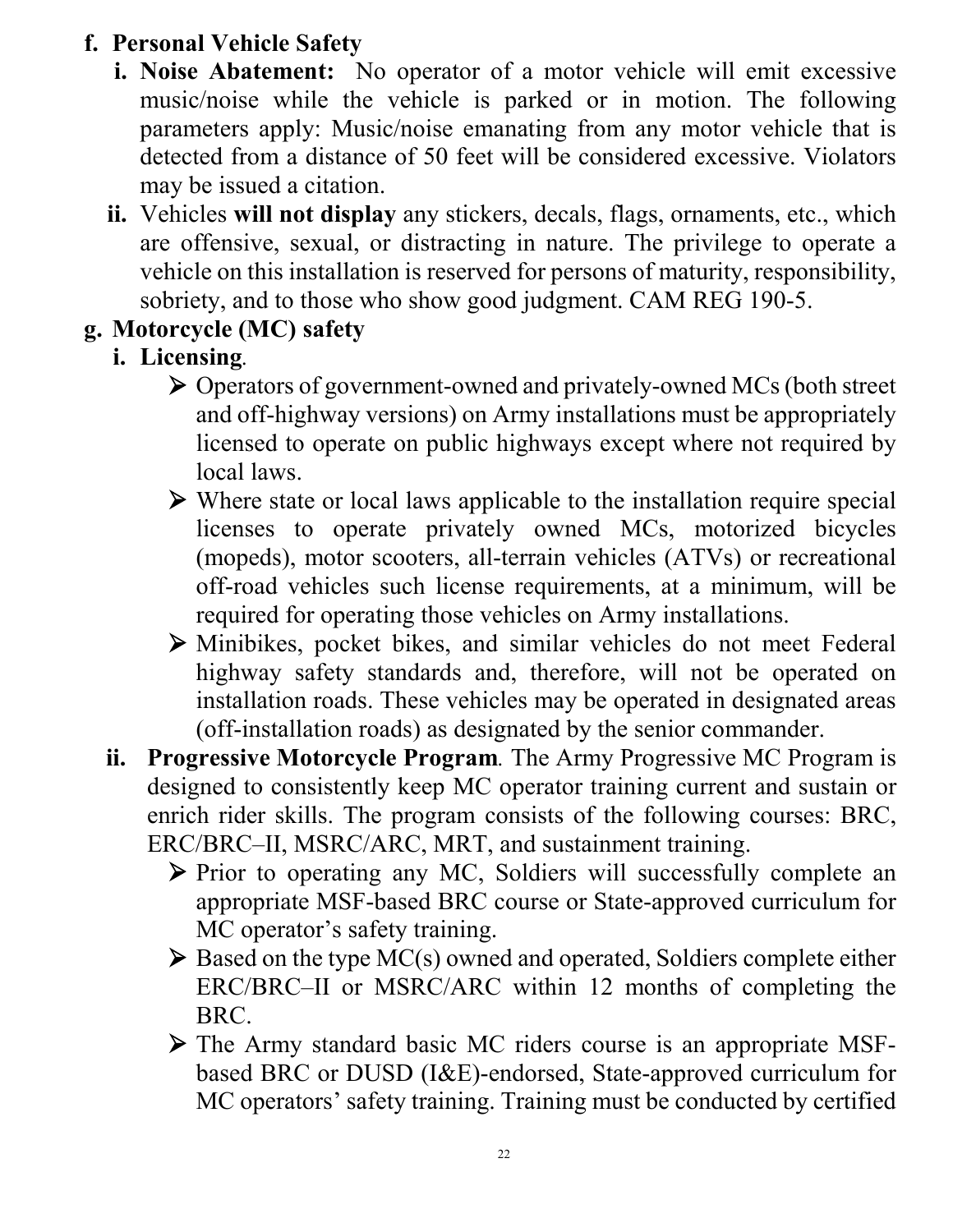or licensed MC rider coaches and include classroom instruction on technical and behavioral subjects, hands-on training, a riding skills evaluation, and a knowledge-based evaluation. Installations will accept the completion cards of the MSF BRC course or DUSD (I&E) endorsed course that includes written and riding evaluations as proof of successful completion of the required training.

- MRT is required for any (MC-licensed and endorsed) Soldier owning a MC and returning from a deployment greater than 180 days. A Soldier must attend MRT prior to operating his or her MC on a public or private street or highway.
- Within 5 years following completion of the ERC/BRC–II or the MSRC/ARC, operators will complete MC sustainment training. Sustainment training will mirror MC course selection as outlined in paragraph 11–9*a*(6) or Soldiers may take other Army-approved MC safe riding courses at no expense to the Government. Additionally, after a 5–year period of inactivity or the acquisition of a new or change in MC(s), operators will complete sustainment training. Soldiers are encouraged to take sustainment training after a major geographical change. Commanders are not authorized to waive or defer sustainment training.
- **iii. Motorcycle and all-terrain vehicle rider protection***.* Commanders will ensure that all individuals covered by this regulation wear the PPE outlined in AR 385-10 while operating MCs, off-road vehicles, and ATVs on or off Army installations.
- **9. Resources:** Soldiers are encouraged to use the numerous resources available on Fort Campbell to assist them and their families. Soldiers should first contact their first-line leader or someone in their chain of command. Every commander has an open door policy and the chain of command should always be given the first attempt to assist in resolving a problem.

## **a. Military One Source**:

An integrated Army information source that is available 24 hours a day 365 days a year. The Army One Source can and will answer any type of question you may have concerning any Army issue. All calls are answered live and can be accessed by the following numbers. On the web at: [www.militaryonesource.mil.](http://www.militaryonesource.mil/)

# **Army Community Service**: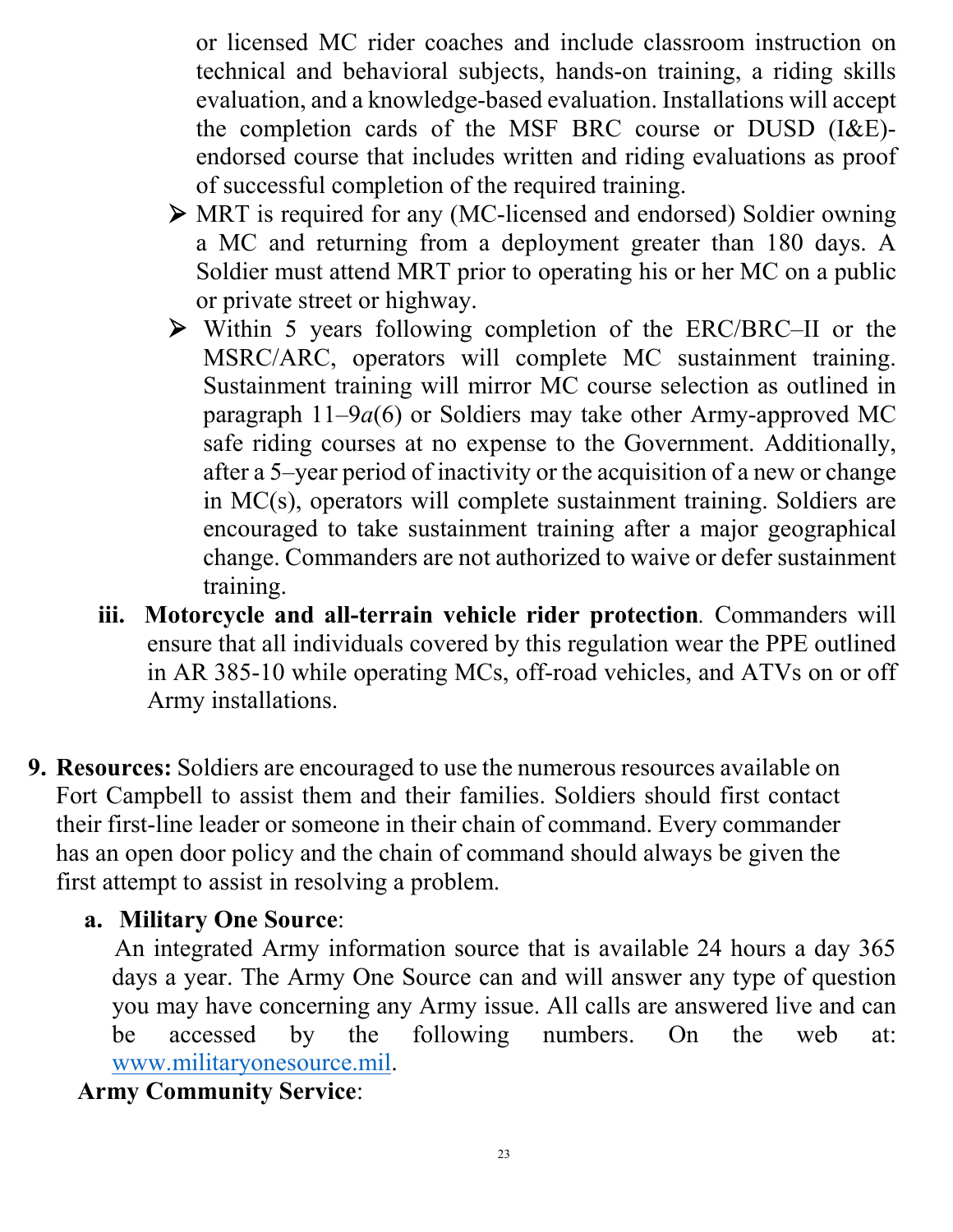ACS provides information, assistance, and guidance on financial planning, food stamps, emergency care, shelter, transportation, job assistance, counseling and baby-sitting. Additional services include information, referral and follow-up, relocation, assistance to handicapped dependents, and the Army Family Advocacy Program. ACS also has a loan closet for newly arrived Soldiers and family members awaiting household goods, telephone number (270) 798-9322.

- **b. American Red Cross**: telephone (270) 798-2171 (duty hours only) or 1-877- 272-7337 (nights, holidays and weekend emergencies). The Red Cross provides military personnel at Fort Campbell and their family members with the following:
	- **i.** Counseling and guidance on personal and family matters.
	- **ii.** Communication/reports for emergency leave consideration between the Soldier and their families.
	- **iii.** Emergency financial assistance.
	- **iv.** Immediate emergency needs due to disaster.
	- **v.** Information on service-related benefits.
	- **vi.** Arranging health care and safety courses.
	- **vii.** Recruiting and training volunteer workers for specific activities in dental and hospital clinics, blood, health, and safety programs.
- **c. Unit Chaplain** is always available for spiritual or family counseling. A duty chaplain is always on call (270) 798-2273 (Care Line).
- **d. Military Family Life Program** helps to improve the quality of life for military personnel and their family members, tel. (270) 205-1917/9171/2706.
- **e. Behavioral Health**. For all Emergencies, including thoughts of suicide, proceed to the nearest emergency room or call 911. Counseling and other behavioral health services are also available, telephone (270) 798-4296.
- **f. Tri-Care Service Center** provides information, assistance and guidance about high-quality healthcare at affordable costs for military families and retirees. Office hours are from 0800-2000 Monday through Friday and from 0900-1300 Saturday, telephone 1-877-874-2273.
- **g. Free Legal Advice** on military and civilian legal problems (i.e., contracts, insurance, wills, leases, and powers of attorney) is available from the Legal Assistance Office, telephone (270) 798-4432/0918.
- **h. Inspector General Assistance.** It is the right of every Soldier to seek the assistance of the Inspector General (IG) concerning complaints or grievances, telephone (270) 798-7359. You must have permission to be absent from your place of duty if you visit the IG during duty hours. Use your chain of command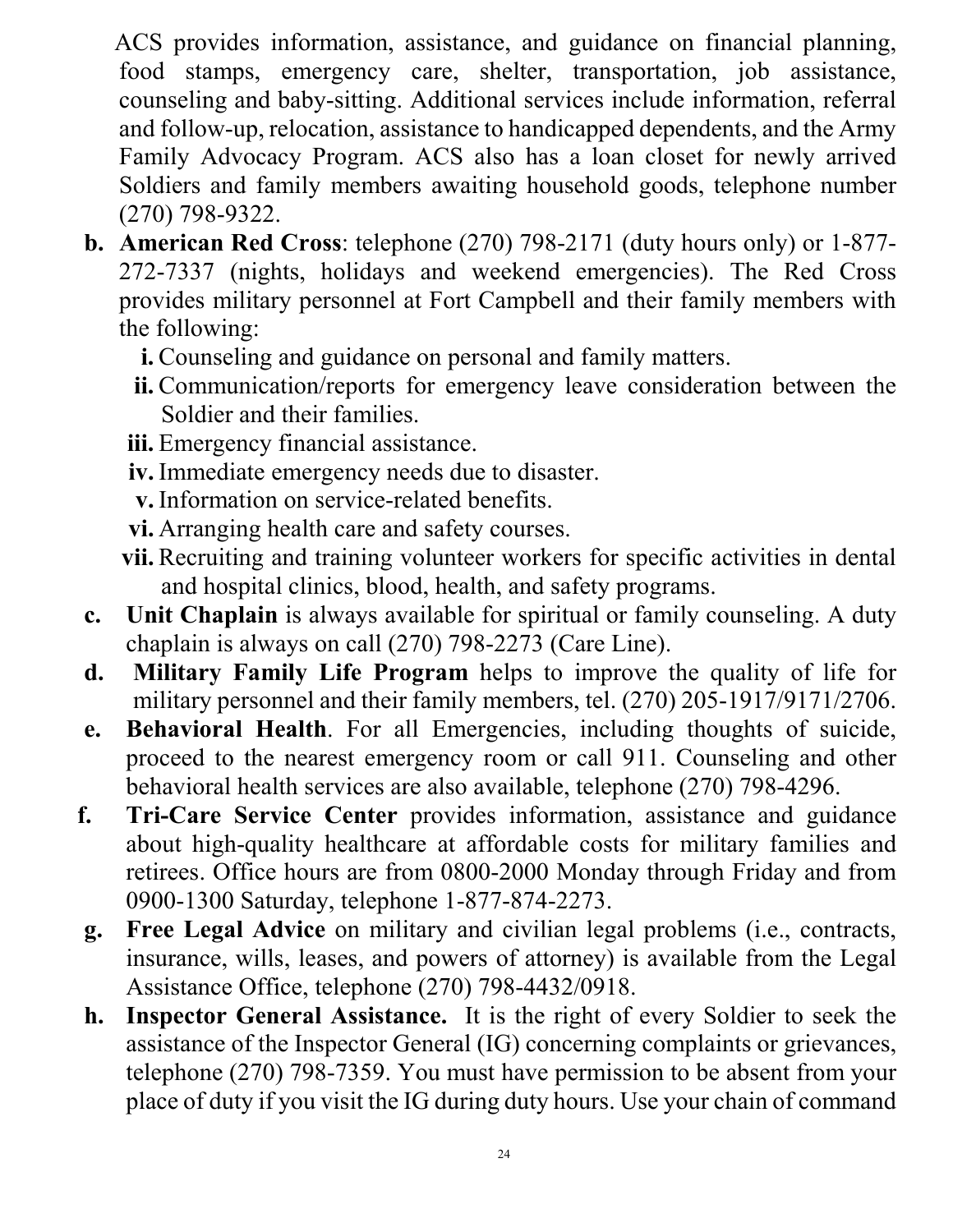first. More often than not, they can and will resolve any matter that concerns you have.

**i. Equal Opportunity Office**. Every unit has an equal opportunity (EO) representative. Any Soldier that feels they have a valid EO complaint should contact their unit representative.  $101<sup>st</sup>$  ABN DIV (AASLT) EO Hotline: (931) 472-5675.

#### **12. References**

#### **Ft. Campbell Website:<https://home.army.mil/campbell/>**

**Facebook page: 101st Airborne Division (Air Assault)**

**FMWR:<https://campbell.armymwr.com/>**

**BACH:<https://blanchfield.amedd.army.mil/>**

**Tricare:<https://www.tricare.mil/>**

**Military One Source:<http://www.militaryonesource.mil/> <https://installations.militaryonesource.mil/>**

**Fort Campbell Spouses Club:<https://www.ftcampbellspousesclub.com/>**

#### **Family Readiness Support Assistants**

|                        | 270-798-5022 |
|------------------------|--------------|
|                        |              |
|                        |              |
|                        |              |
|                        |              |
|                        |              |
|                        |              |
|                        |              |
|                        |              |
|                        |              |
|                        |              |
|                        |              |
| <b>Crisis Hotlines</b> |              |
|                        |              |
|                        |              |
|                        |              |
|                        |              |
|                        |              |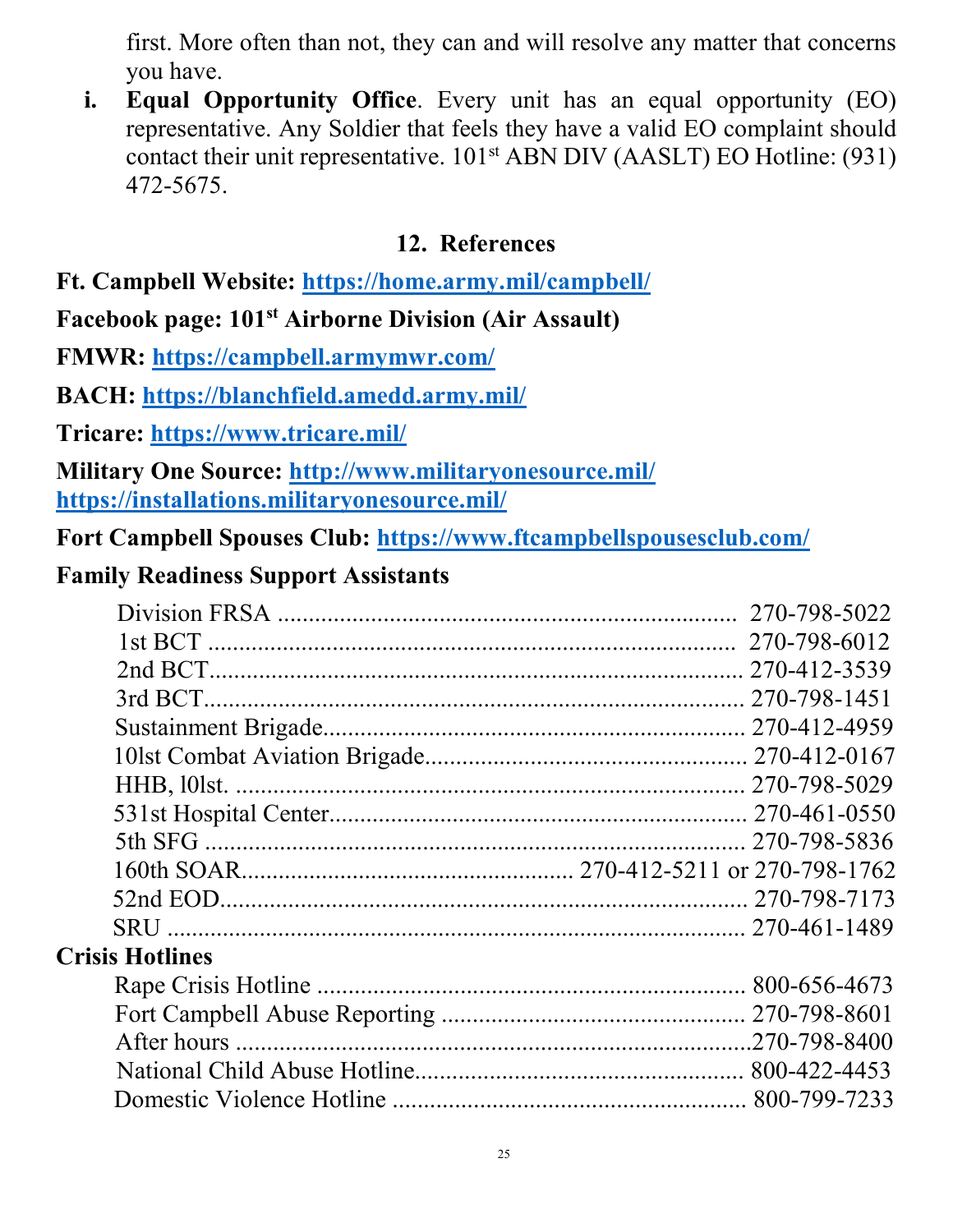| Ombudsman Wounded Warrior Hotline  270-798-8827 or 931-216-3402 |  |
|-----------------------------------------------------------------|--|
|                                                                 |  |
| <b>Social Resiliency Resources</b>                              |  |
| <b>Adults</b>                                                   |  |
|                                                                 |  |
|                                                                 |  |
|                                                                 |  |
| Soldier For Life Transition Assistance Program270-798-5000      |  |
| <b>Children</b>                                                 |  |
|                                                                 |  |
| <b>Schools</b>                                                  |  |
|                                                                 |  |
|                                                                 |  |
|                                                                 |  |
| Clarksville Montgomery County Schools931-648-5600               |  |
| Christian County Public School System 270-887-7000              |  |
| SSG Glenn H. English JR Army Education Center 270-798-3201      |  |
| <b>Religious Services</b>                                       |  |
|                                                                 |  |
|                                                                 |  |
|                                                                 |  |
| Marital and Family Chaplain Support Services 270-798-6124       |  |
|                                                                 |  |
|                                                                 |  |
|                                                                 |  |
|                                                                 |  |
|                                                                 |  |